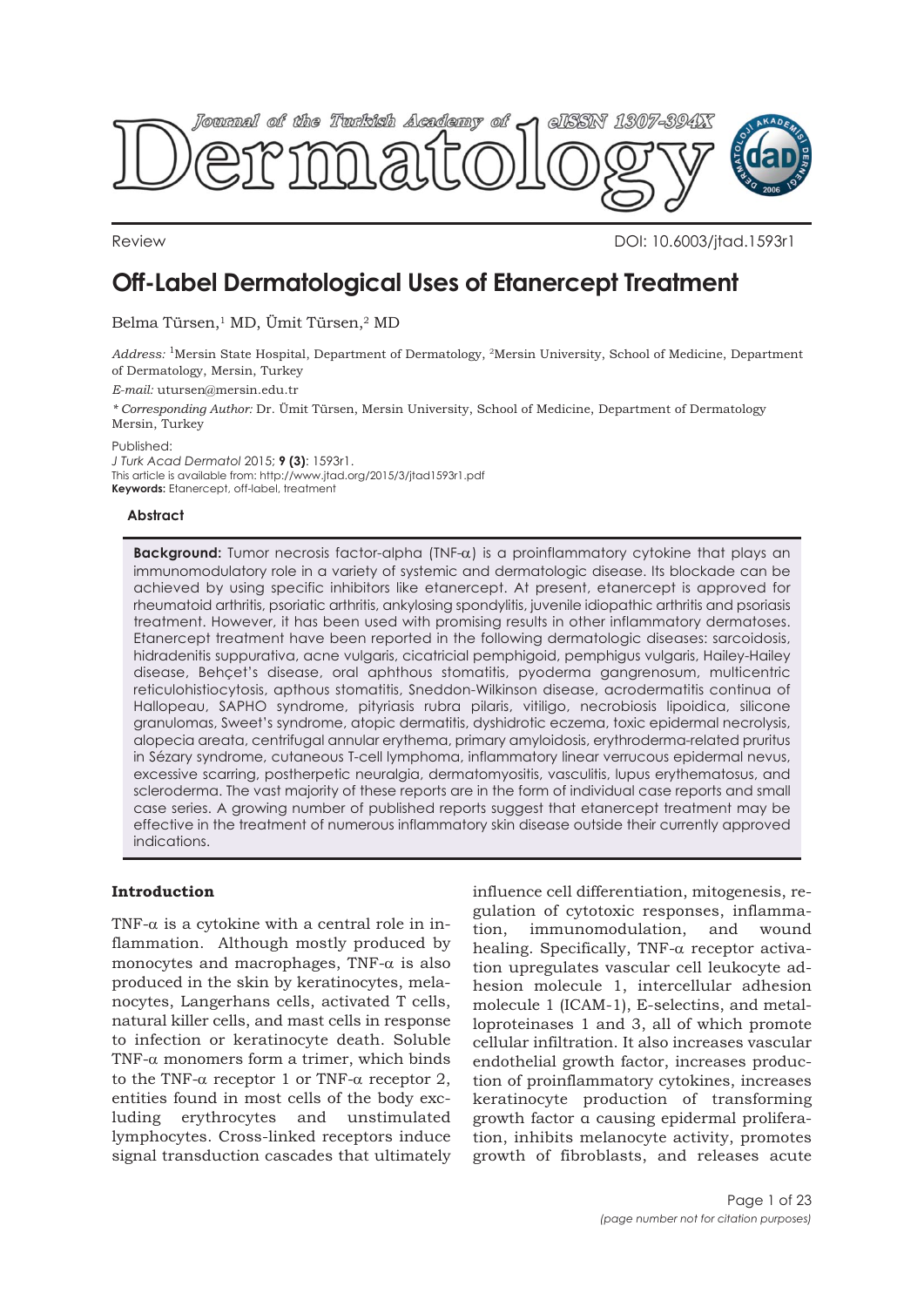*J Turk Acad Dermato*l 2015; **9 (3)**: 1593r1. http://www.jtad.org/2015/3/jtad1593r1.pdf

phase reactants from hepatocytes. Most available data on the etanercept are related to studies of rheumatoid arthritis, but use for dermatologic conditions is increasingly common. Etanercept is a fusion protein of human IgG and the extracellular component of the TNF- $\alpha$  receptor. By binding unbound TNF- $\alpha$ , etanercept acts as a competitive inhibitor. Etanercept has Food and Drug Administration approval for treatment of rheumatoid arthritis, psoriasis and psoriatic arthritis, polyarticular juvenile idiopathic arthritis, and ankylosing spondylitis  $[1, 2, 3]$  $[1, 2, 3]$  $[1, 2, 3]$ . TNF- $\alpha$ , via its induction of proinflammatory cytokines and accretion of an inflammatory infiltrate, is necessary for granuloma development and maintenance. At present, etanercept is approved for rheumatoid arthritis, psoriatic arthritis, ankylosing spondylitis, juvenile idiopathic arthritis and psoriasis treatment. However, it has been used with promising results in other inflammatory dermatoses. We review the current literature on the offlabel uses of etanercept in dermatology (**[Table 1](#page-2-0)**) [**[2, 3](#page-19-0)**].

## **A.Neutrophilic Dermatoses**

# **1.Pyoderma Gangrenosum**

There have now been multiple reports describing successful treatment of PG with etanercept. There has been one report that suggests that etanercept may not be as effective as the other TNF antagonists for the treatment of PG. This case involved a patient with extensive skin ulcerations as well as abscesses in his spleen and psoas muscle that were also believed to be related to his PG. The patient responded rapidly to infliximab with the improvement of his skin lesions and the disappearance of the splenic and psoas muscle abscesses. Unfortunately, during his fourth infliximab infusion, he had an anaphylactoid reaction, which precluded further infusions. After infliximab was stopped, the patient's PG, including the splenic and psoas abscesses, again began to flare. Treatment was initiated with etanercept, 25 mg 3 times weekly. No benefit was seen after 3 weeks of treatment. At that time, etanercept was discontinued and treatment with adalimumab, 40 mg weekly, was initiated. The patient again experienced rapid improvement of both his skin

and extracutaneous disease. Although etanercept was not effective for this patient, 3 other reports have been published of patients who achieved complete remission of PG with etanercept treatment. A case is presented of a 54-year-old man diagnosed with pyoderma gangrenosum. He completed treatment with oral prednisolone with favorable outcome, but with recurrence after glucocorticoid therapy withdrawal. Thalidomide was introduced, but after complaints of glove and sock paresthesia and hypoesthesia, the drug was discontinued. Taking into account the favorable outcome with thalidomide and the necessity of drug withdrawal, it was decided to introduce therapy acting on the same step in the inflammation cascade. In this regard, etanercept was initiated. The lesions were resolved and the authors suggested that etanercept was an alternative therapy for refractory pyoderma gangrenosum [**[4, 5](#page-19-0)**].

# **2.Sweet's Syndrome**

One report has been published of two patients with Sweet's syndrome and concurrent RA who achieved complete clearance with subcutaneously administered etanercept (50 mg twice weekly in the first patient and 25 mg twice weekly in the second patient). A previous report demonstrated elevated levels of TNF- $\alpha$  in the lesions of Sweet's syndrome, suggesting a possible mechanism for the improvement seen with etanercept. However, improvement in the underlying RA may also have been a contributing factor [**[6, 7](#page-19-0)**].

# **3.Subcorneal Pustular Dermatosis (Sneddon-Wilkinson Disease)**

Sneddon-Wilkinson disease (SWD), also known as subcorneal pustular dermatosis, is a rare, chronic eruption that is often difficult to treat, particularly in patients who do not respond to or cannot tolerate dapsone. Few case reports exist of patients with SWD treated with anti-TNF-α therapy. *Berk* et al reported two patients with SWD refractory to numerous treatments, who responded to etanercept. Sneddon–Wilkinson disease (SWD) is characterized by annular, superficial, sterile pustules typically involving the intertriginous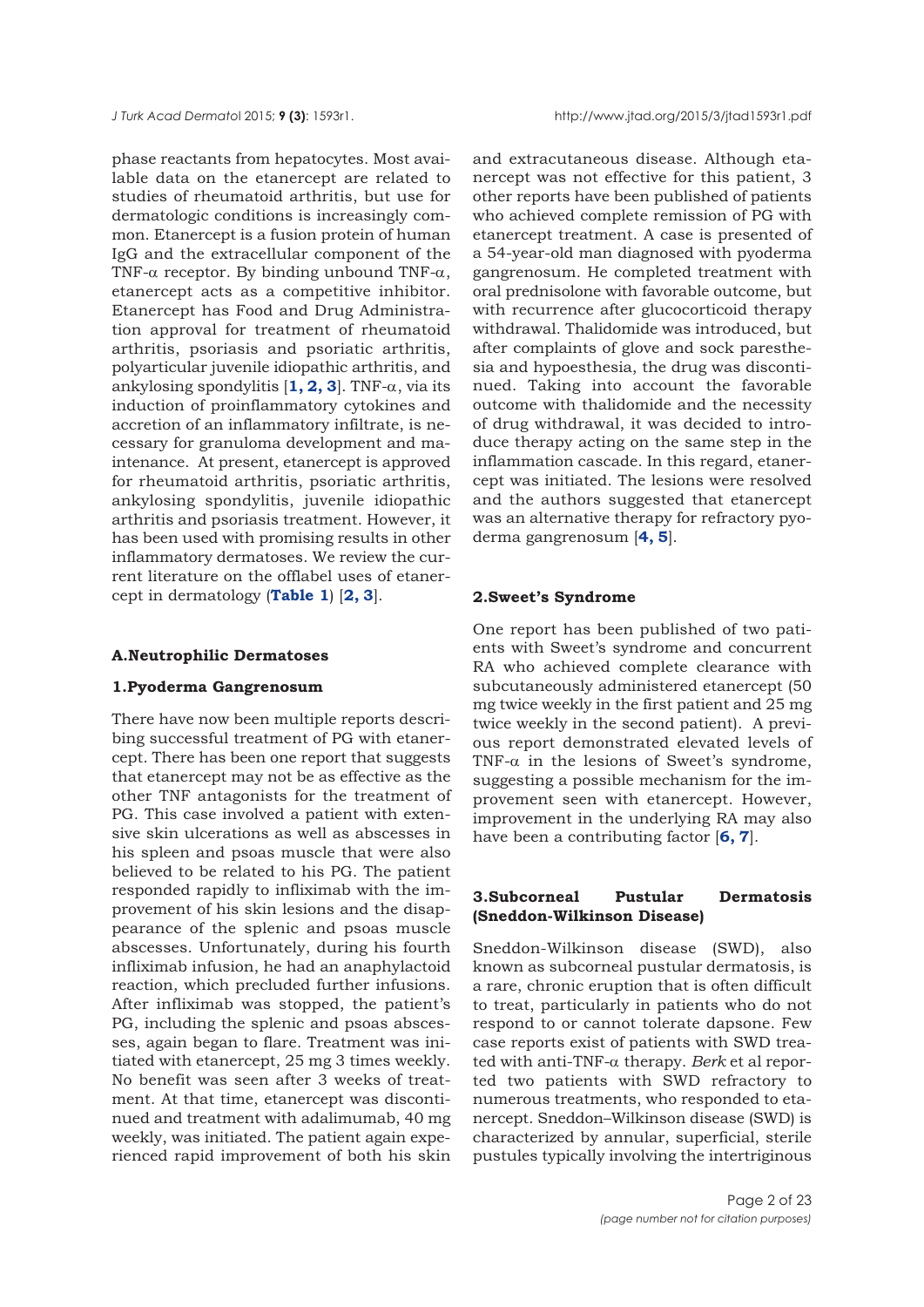<span id="page-2-0"></span>

**Table 1.** Off-label Uses of Etanercept in Skin Diseases

| <b>A-Autoimmune Connective Tissue Disease</b>                               |
|-----------------------------------------------------------------------------|
| 1-Lupus erythematosus                                                       |
| 2-Dermatomyositis                                                           |
| 3-Scleroderma                                                               |
| 4-Graft-Versus-Host Disease                                                 |
| 5-Behçet's disease                                                          |
| <b>B-Autoimmune Blistering Diseases</b>                                     |
| 1-Bullous pemphigoid                                                        |
| 2-Cicatricial pemphigoid                                                    |
| 3-Pemphigus vulgaris                                                        |
| 4-Benign familial pemphigus (Hailey-Hailey disease)                         |
| C- Neutrophilic dermatoses                                                  |
| 1-Pyoderma gangrenosum                                                      |
| 2-Sweet's syndrome                                                          |
| 3-Sneddon-Wilkinson syndrome                                                |
| 4-Vasculitis (Wegener granulomatosis and polyarteri-<br>tis nodosa)         |
| 5-Acrodermatitis continua Hallopeau                                         |
| D- Granulomatous Skin Diseases                                              |
| 1- Sarcoidosis                                                              |
| 2-Granuloma annulare                                                        |
| 3-Necrobiosis lipoidica                                                     |
| 4-Silicone granulomas                                                       |
| 5-Cutaneous granulomas in patients with common<br>variable immunodeficiency |
| <b>E-Other inflammatory dermatoses</b>                                      |
| 1-Atopic dermatitis                                                         |
| 2-Dyshidrotic eczema                                                        |
| 3-Multicentric reticulohistiocytosis                                        |
| 4-Toxic epidermal necrolysis                                                |
| 5-Acne vulgaris                                                             |
| 6-Hidradenitis                                                              |
| 7-Oral aphthous stomatitis                                                  |
| 8-Alopecia areata                                                           |
| 9-Centrifugal annular erythema                                              |
| 10-Primary amyloidosis                                                      |
| 11-Erythroderma-related pruritus in Sézary syndrome                         |
| 12-Cutaneous T-cell lymphoma                                                |
| 13-Inflammatory linear verrucous epidermal nevus                            |
| 14-SAPHO syndrome                                                           |
| 15-Excessive scarring                                                       |
| 16-Vitiligo                                                                 |
| 17-Postherpetic neuralgia                                                   |
| 18-Pityriasis rubra pilaris                                                 |
| 19-PAPA syndrome                                                            |

areas, trunk and proximal limbs. SWD often affects middle-aged women, may be associated with autoimmune disorders and is often difficult to treat. There are four case reports of etanercept therapy for SWD. *Berk* et al reported two patients whose SWD was refractory to numerous treatments before responding to etanercept 50 mg twice weekly. Etanercept 50 mg twice weekly was started as systemic monotherapy, with topical steroids as needed. At follow-up 1 and 4 months after starting treatment, he was markedly improved. At the 7-month follow-up, the SWD was slightly flaring but remained well-controlled with < 5% BSA involvement, and at the 9 month follow-up, it was markedly improved. The patient noted that his SWD was better controlled on etanercept than any previous treatment. Many treatments for SWD have been reported, including dapsone, sulfapyridine, corticosteroids, retinoids, colchicine, ketoconazole, minocycline, ciclosporin, mebhydroline and phototherapy. Although dapsone is often considered to be the firstline treatment, some patients fail to respond or cannot tolerate the side-effects including haemolytic anaemia. The role of TNF- $\alpha$  in the pathogenesis of SWD is also supported by a case report that showed increases in blister fluid and serum TNF- $\alpha$  levels in SWD. TNF- $\alpha$ plays an important role in the pathogenesis of inflammatory bowel diseases, pyoderma gangrenosum and rheumatoid arthritis, which have all been associated with SWD. Finally, some authors believe that SWD may evolve into or even be a variant of pustular psoriasis, consistent with a therapeutic role for anti-TNF-α treatments. Etanercept could be useful in treating SWD, in combination with other agents or possibly as monotherapy, particularly in patients who are unable to tolerate or are refractory to dapsone. As proposed in the case of other neutrophilic dermatoses such as PG, TNF antagonists may act in SPD by disrupting leukocyte adhesion and migration and preventing the accumulation of the neutrophilic infiltrate. A role for TNF- $\alpha$  in the inflammatory process seen in SPD is also supported by an earlier report that found elevated TNF- $\alpha$  levels in the serum and blister fluid of a patient with SPD [**[8, 9](#page-19-0)**].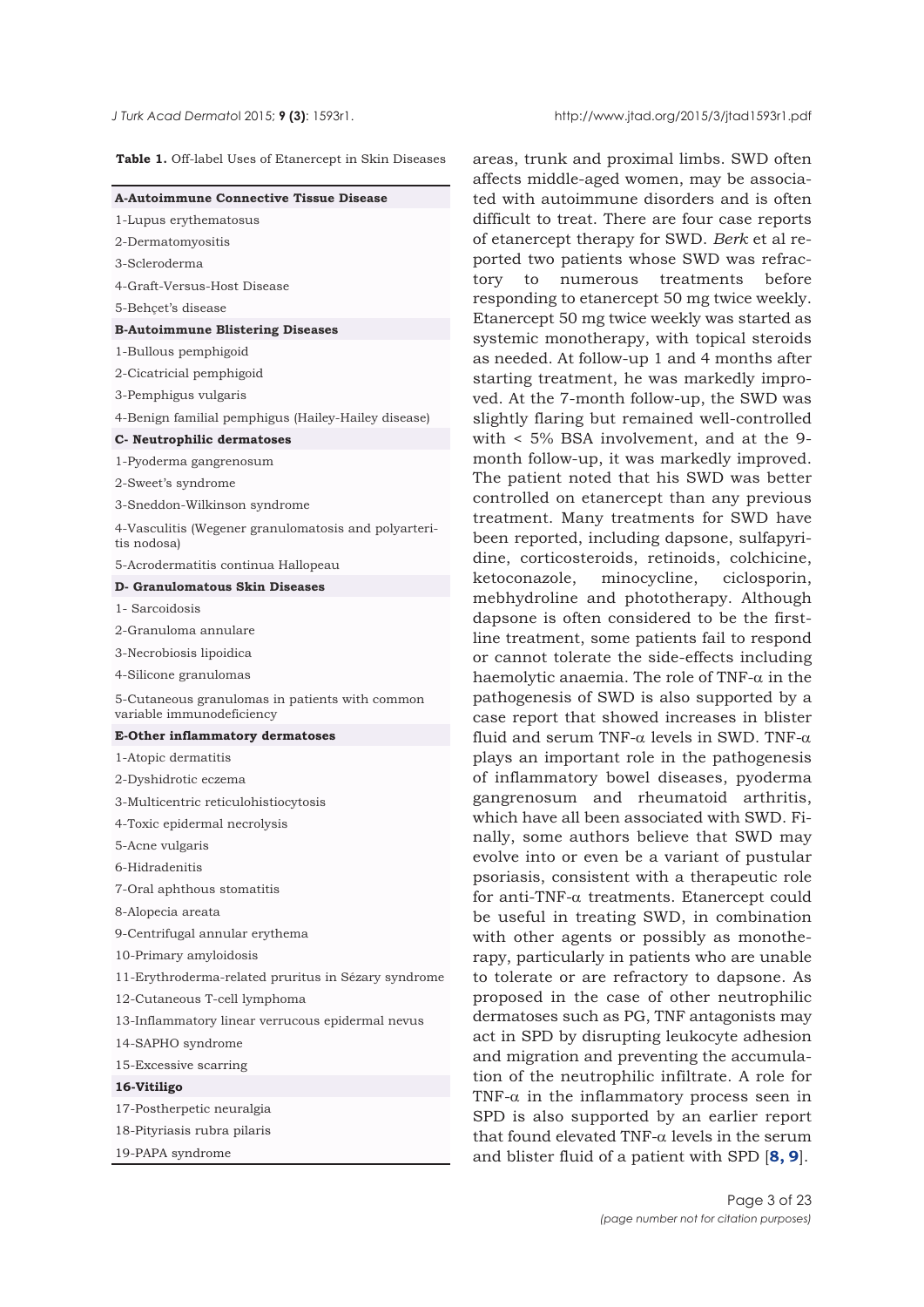# **4.Vasculitis**

Several open-label trials demonstrating the efficacy of etanercept in Wegener's granulomatosis (WG) have now been conducted. However, numerous infections have occurred in these trials, raising some concern. Etanercept has been studied as a possible treatment for WG. However, results have not been as impressive. As in Crohn's disease and sarcoidosis, etanercept appears to be less effective than infliximab in treating WG. The mechanism of action of TNF antagonists in WG is likely similar to that in other granulomatous diseases. A recent study examining endothelial dysfunction in patients with antineutrophil cytoplasmic antibodyeassociated vasculitis found that forearm blood flow response to acetylcholine was reduced in patients with active disease as compared with normal control subjects, but improved after treatment with TNF antagonists, indicating that TNF antagonist therapy may act through effects on vasomotor dysfunction as well as inflammation. Several trials have studied the use of etanercept in patients with Wegener Granulomatosis. In a clinical trial, *Stone* et al compared etanercept 25 mg twice weekly and placebo in 20 patients also receiving conventional treatment. A significant decrease in vasculitis activity and a nonsignificant reduction in the mean prednisone dose were observed. The primary objective of this study was to evaluate the safety of prescribing etanercept to patients receiving conventional treatment, and the combination was found to be safe. In the Wegener's Granulomatosis Etanercept Trial patients were randomized to receive etanercept or placebo in addition to standard therapy for Wegener granulomatosis. As no differences were found between the 2 groups in either rates of remission or periods of reduced disease activity, the authors concluded that etanercept was not effective for the maintenance of remission in patients with Wegener granulomatosis. There are also a few anecdotal descriptions of patients who had a good response to etanercept, such as the case reported by Kleinert. A 5-year-old boy who presented with polyarteritis nodosa and palpable purpuric skin lesions was treated with a series of drug regimens, all of which included oral steroids given in different

combinations with cyclophosphamide, intravenous immunoglobulin, azathioprine, and methotrexate. Nine years after onset of symptoms, etanercept was added to his treatment regimen, which at that time included prednisone 40 mg/d, azathioprine 2.5 mg/kg, and methotrexate 25 mg/wk. Over the next few years, it was possible to taper the doses of prednisone, methotrexate, and azathioprine without triggering a recurrence of the vasculitis. Although less well characterized than in WG, TNF- $\alpha$  may also have a role in other forms of vasculitis, and case studies have been published of the use of TNF antagonists in a variety of vasculitides, including giant cell arteritis, Churg-Strauss syndrome, Takayasu's arteritis, Kawasaki disease, tumor necrosis factor receptore associated periodic syndromee associated vasculitis, mixed cryoglobulinemiae associated vasculitis, RA-associated vasculitis, and leukocytoclastic vasculitis [**[10,11](#page-19-0)**].

# **5.Acrodermatitis Continua of Hallopeau**

Acrodermatitis continua of Hallopeau (ACH) is a rare acropustular eruption, characterized by sterile pustules, paronychia and atrophic skin changes, onychodystrophy and osteolysis of the distal phalanges of the fingers and toes. It is considered to be a variant of pustular psoriasis with a chronic relapsing course and frequent refractoriness to many therapeutic modalities, which can be amenable to successful treatment by tumor necrosis factor alpha antagonists. *Puig* et al reported a patient with pustular psoriasis and ACH whom he had been treated successfully with etanercept for 30 months. Blanching was initially achieved with etanercept 50 mg twice a week, but suppression of periungual inflammation then required combination therapy with etanercept 50 mg twice a week and methotrexate 10 mg weekly; lower doses of both drugs did not allow complete control of the disease. Eventually, adalimumab 40 mg every 2 weeks has provided the most costeffective response in this patient, allowing maintenance of response with partial nail regrowth under monotherapy. *Bonish* et al also observed a case of etanercept responsive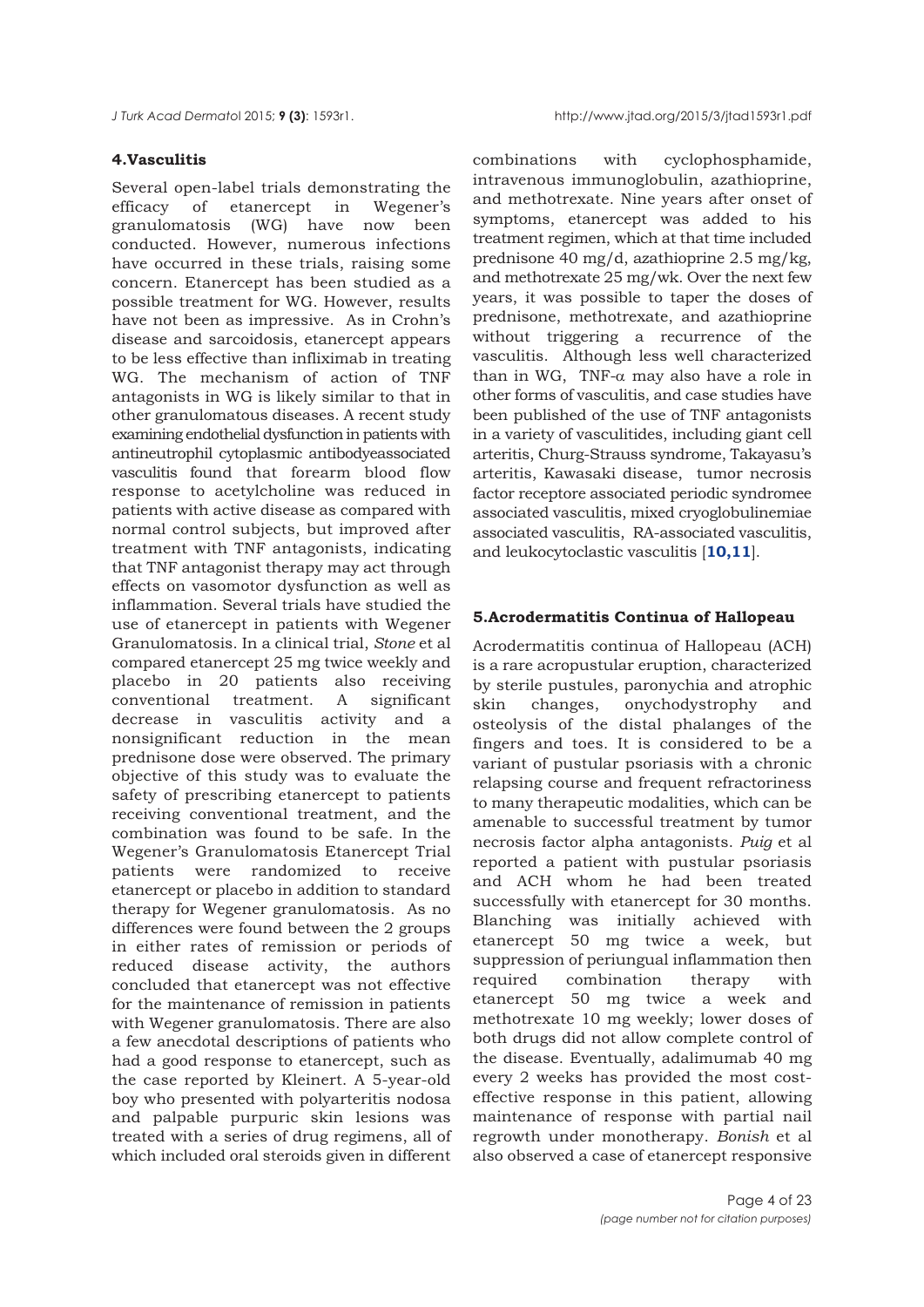acrodermatitis continua of Hallopeau [**[12, 13](#page-19-0)**].

#### **B.Autoimmune Blistering Diseases**

# **1.Bullous Pemphigoid and Benign Mucous Membrane Pemphigoid**

One report has been published of the successful use of etanercept for the treatment of mucous membrane pemphigoid (MMP), also known as cicatricial pemphigoid. The case involved a patient with MMP affecting the oral cavity, with disease resistant to multiple previous treatments. Etanercept, 25 mg twice weekly, was added to the existing regimen of prednisone 60 mg daily. The patient received 6 doses of etanercept. No new blister formation was observed after the third dose, and clinical remission persisted through 8 months of follow-up. During this time, the prednisone dosage was tapered to 1 mg daily [**[2](#page-19-0)**]. There has also been one report of a patient with concurrent bullous pemphigoid (BP) and psoriasis who was successfully maintained on a regimen of etanercept after initial treatment with prednisone. Etanercept allowed for the safe and successful tapering of prednisone without a rebound of the patient's psoriasis or a flare of the BP. Patients with ocular MMP have elevated levels of serum TNF-α compared with normal controls. In BP, TNF levels are elevated in both serum and blister fluid and correlate with the severity of disease [**[14](#page-19-0)**].

The treatment of cicatricial pemphigoid, also called benign mucous membrane pemphigoid (BMMP), poses a great challenge, because the condition often takes an intransigent course despite all therapeutic efforts. Because of its diverse clinical manifestations, patients with BMMP often have to be treated by a variety of specialists, including dermatologists, ophthalmologists, ear, nose, and throat specialists, and dentists. Since there are almost no randomized, controlled, double-blind studies comparing the use of various therapeutic agents in this condition, treatment decisions still rely heavily on individual clinicians' experience. Many different therapeutic regimens have been described in the literature, but only a few seem to hold up as valid alternatives. Systemic corticosteroids are still the

agent of first choice, especially as rescue medication, for curtailing acute exacerbations. However, because of their well known longterm adverse effects, corticosteroids must be combined with immunosuppressive and/or anti-inflammatory agents. To determine which drug to choose, it is helpful to categorize patients in terms of high- and low-risk depending on the site and severity of their disease and on how rapidly it progresses. The recommended treatment for high-risk patients is a combination of prednisone and cyclophosphamide, or alternatively azathioprine. Once clinical improvement is evident, the corticosteroids should be slowly tapered. Dapsone is another alternative that may be used in high-risk patients, but patients who do not show any short-term improvement on this regimen should be switched to cyclophosphamide. Intravenous immunoglobulins are another effective, but expensive, treatment option in high-risk patients. Low-risk patients may well be managed with topical therapy alone, such as corticosteroids or cyclosporine. Other systemic options include dapsone, tetracycline, and nicotinamide as well as azathioprine in combination with low doses of corticosteroids. Various other systemic and topical agents, and recently biologics such as etanercept, have been reported to be effective in the treatment of MMP. However, most of the reported cases consisted of only small patient numbers and the true benefit of such agents in the condition is therefore not yet clear [**[2](#page-19-0)**]. The use of etanercept to treat MMP has been reported in two case reports involving four patients. Its first use was in a 72-year-old woman with a 3-year history of MMP where the oral cavity was the only mucosal site involved, with marked erosive lesions of the buccal mucosa noted. The patient was unresponsive to systemic treatments which had included prednisone, azathioprine and mycophenolate mofetil. Treatment with etanercept was added to the existing daily regimen of 60 mg prednisone. No new blister formation was observed after the third dose, and in total the patient received six doses of etanercept, with complete healing of existing lesions. Clinical remission persisted through 8 months of follow-up. Significant steroid sparing was achieved during this time, with the prednisone dosage tapered to 7 mg daily after dose 3, and 1 mg daily at 8 months14.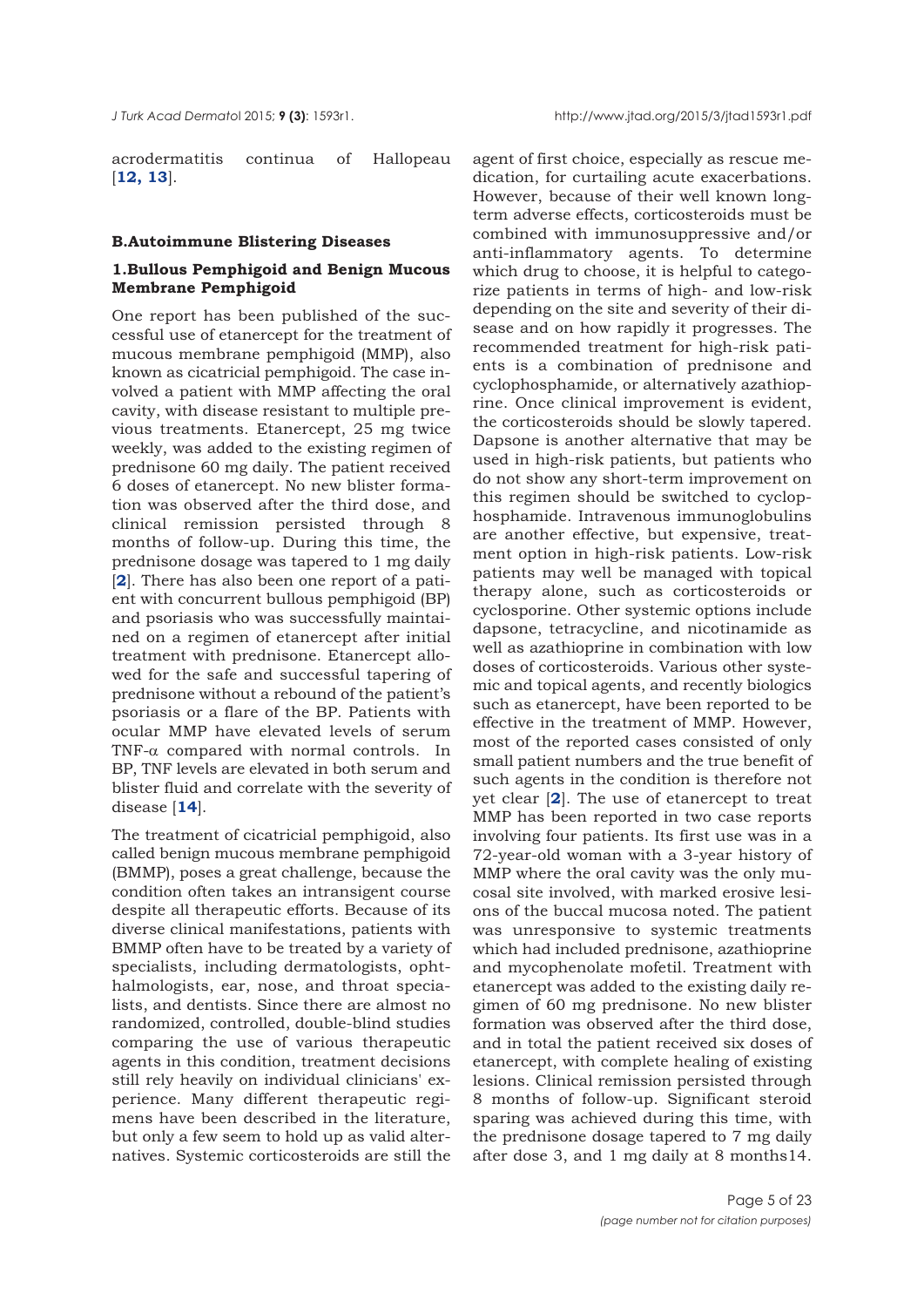More recently, three further cases of MMP refractory to conventional therapy where treatment with etanercept led to rapid resolution have been reported. In two cases, apart from having extensive oral mucosal and gingival lesions, significant ocular involvement was also a feature, and the condition was unresponsive to or the patient was medically intolerant of immunosuppression with azathioprine and dapsone. In both cases, etanercept was added to the existing treatment regimen, and after 1 month a rapid clearance of oral lesions, with stabilizing of the ocular disease was noted, allowing discontinuation or dose reduction in the systemic immunosuppressive therapies [**[15](#page-19-0)**]. In the third case, where gingival erosions were the main feature of the disease, lesion clearance following use of etanercept for one month was also reported [[16](#page-19-0)]. Tumour necrosis factor-a is thought to play a significant role in the TNF is thought to mediate the recruitment of neutrophils and eosinophils seen in the inflammatory infiltrate of BP and MMP lesions and stimulate the production of other inflammatory cytokines and chemokines pathogenesis of vesiculobullous disorders [**[17](#page-20-0)**].

# **2.Hailey-Hailey Disease (Benign Familial Pemphigus)**

One report has been published on the successful use of subcutaneous etanercept for the treatment of Hailey-Hailey disease. The dose was gradually increased from 25 mg weekly for 1 month, to 50 mg weekly for 6 months, and finally to 75 mg weekly to improve the response. Within 10 months of initiating treatment, the patient showed dramatic improvement, with only mild erythema in the groin and axillae remaining. Pruritus had markedly decreased as well. By 15 months, the patient had lost wieght and her Hailey-Hailey disease continued to abate. Although the weight loss may have contributed to this patient's improvement, the authors point out that the patient showed improvement while taking etanercept before any weight loss occurred. This suggests that TNF- $\alpha$ may have a role in the pathogenesis of Hailey-Hailey disease [**[17, 18](#page-20-0)**].

#### **3.Pemphigus Vulgaris**

A 26-year-old woman with oral erosions and skin lesions diagnosed as pemphigus vulgaris was treated unsuccessfully with azathioprine, mycophenolate, systemic corticosteroids, cyclophosphamide, methotrexate, dapsone, and immunoglobulin therapy and continued to experience numerous severe flares. A regimen of prednisolone 30 mg/d, azathioprine 100 mg/d, and etanercept 25 mg twice weekly was started. After 3 weeks of this regimen, her lesions had improved considerably and the patient was able to taper prednisolone to 5 mg/d and azathioprine to 50 mg/d. While the blistering associated with pemphigus vulgaris was successfully controlled during the follow-up period, other lesions attributed to pemphigus vegetans required treatment with carbon dioxide laser. Another patient a 62 year-old-woman with pemphigus and rheumatoid arthritis, was prescribed a combination regimen of etanercept 25 mg twice weekly and prednisone 10 mg/d to treat her rheumatoid arthritis. After 3 doses of etanercept, the patient reported total remission of her pemphigus lesions and was able to discontinue treatment with prednisone. After 4 months of treatment she was free of disease. A 57-year-old patient with a 2-year history of pemphigus foliaceus lesions on the trunk had been treated with prednisolone at a dose of 30 mg/d without success. Treatment was then started with a regimen of prednisone 25 mg/d and etanercept 25 mg twice weekly. Improvement was observed after 15 days, with complete resolution of the lesions at 6 weeks. Prednisone treatment was discontinued, and she remained disease free after 4 months of monotherapy with etanercept [**[17, 18](#page-20-0)**].

# **C.Autoimmune Connective Tissue Disease**

# **1.Lupus Erythematosus**

Tissue damage in lupus erythematosus is mediated by inflammation occurring after immune complex deposition and activation of the complement cascade; thus inhibition of TNF, an early proinflammatory cytokine, could theoretically interrupt the inflammatory cascade and decrease disease manifestations. One report described a patient with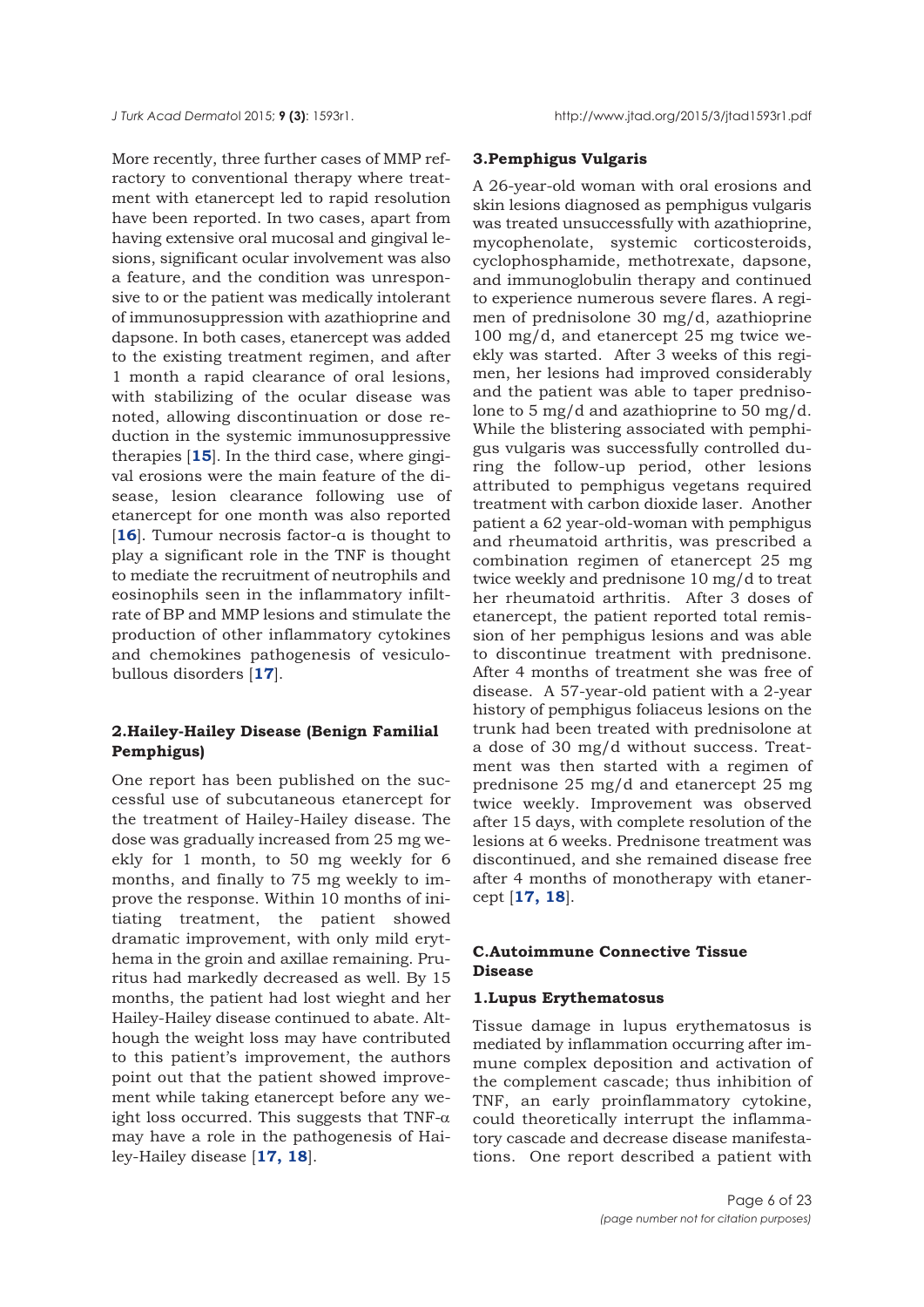rheumatoid arthritis and concurrent subacute cutaneous lupus erythematosus who had improvement in both conditions after treatment with etanercept. Autoantibody levels remained stable. *Napolitano* et al observed that toxic epidermal necrolysis-like acute cutaneous lupus erythematosus successfully treated with a single dose of etanercept in three cases. Another report described a patient with subacute cutaneous lupus erythematosus who improved with etanercept after an initial flare. There was no comment on autoantibody levels. Treatment of SLE with TNF antagonists remains controversial. These agents have been associated with the development of autoantibodies in a significant number of patients treated in clinical trials for rheumatoid arthritis and Crohn's disease. Although the vast majority of these patients do not experience any clinical manifestations, there are rare reported cases of drug-induced lupus with anti-TNF agents. Thus there has been concern that anti-TNF agents could exacerbate rather than alleviate disease in patients with lupus erythematosus. The limited findings presented herein seem to indicate that TNF antagonists may increase levels of autoantibodies in SLE patients, but this increase is not associated with worsening clinical disease. Further study will be necessary to determine the efficacy of TNF antagonists in cutaneous disease and to clarify the significance of treatment-associated autoantibody increases in SLE patients [**[19, 20, 21](#page-20-0)**].

## **2.Scleroderma**

Scleroderma or systemic sclerosis (SSc) is a connective tissue disease that affects various organ systems, including skin, gastrointestinal tract, lungs, kidney, and heart. The treatment of SSc is difficult and remains a great challenge to the clinician. Because the cause is unknown, therapies are directed to improve peripheral blood circulation with vasodilators and antiplatelet aggregation drugs, to prevent the synthesis and release of harmful cytokines with immunosuppressant drugs, and to inhibit or reduce fibrosis with agents that reduce collagen synthesis or enhance collagenase production. The purpose of this review is to critically analyze conventional and new treatments of systemic sclerosis and localized scleroderma. The therapeutic options discus-

sed for the treatment of SSc include the use of vasodilators, angiotensin-converting enzyme inhibitors, and prostaglandins, immunosuppressant drugs and antifibrotic agents. The treatment options reviewed for localized scleroderma include the use of corticosteroids, vitamin D analogues, UV-A, and methotrexate. Preliminary reports on new therapies for systemic sclerosis are also considered. These include the use of minocycline, psoralen–UV-A, lung transplantation, autologous stem cell transplantation, etanercept, and thalidomide. The cause of SSc is unknown and is regarded as an autoimmune disease involving cellular and humoral immunity. Cellular infiltrates, perivascular or diffuse, have been demonstrated in skin, lungs, smooth muscle cells, esophagus, ileum and jejunum, synovium, and liver. These cells consist of T lymphocytes, B lymphocytes, and other nonspecific inflammatory cells, such as macrophages, mast cells, and eosinophils. The mechanism of fibrosis in SSc is not fully understood, although it is known that soluble mediators including transforming growth factor β, platelet-derived growth factor, interleukin IL-4, IL-6, TNF- $α$  can affect the behavior of fibroblast growth, proliferation, collagen synthesis, and chemotaxis. The role of humoral immunity in SSc is unknown, although about 90% of patients with SSc show circulating antinuclear antibodies. Tumor necrosis factor α is a proinflammatory cytokine produced by activated T cells and macrophages. Tumor necrosis factor α stimulates the synthesis of other proinflammatory cytokines, promotes fibroblast proliferation, and enhances matrix metalloproteinase activity. Specific blocking agents against TNF- $\alpha$  have been developed. Etanercept has been shown to be effective in various forms of arthritis [**[22](#page-20-0)**]. In a preliminary pilot study, 10 patients with diffuse SSc were treated with etanercept, 25 mg subcutaneously, twice weekly. After 6 months of therapy, there was improvement in skin score and healing in digital ulcers, while pulmonary function remained stable. The patients' sense of well-being improved, and tolerance was good. A trial of etanercept has been conducted in 10 patients with systemic sclerosis. Patients received etanercept, 25 mg administered subcutaneously twice weekly, for 6 months. Four patients had an improvement in their Rodnan skin score. Three of 4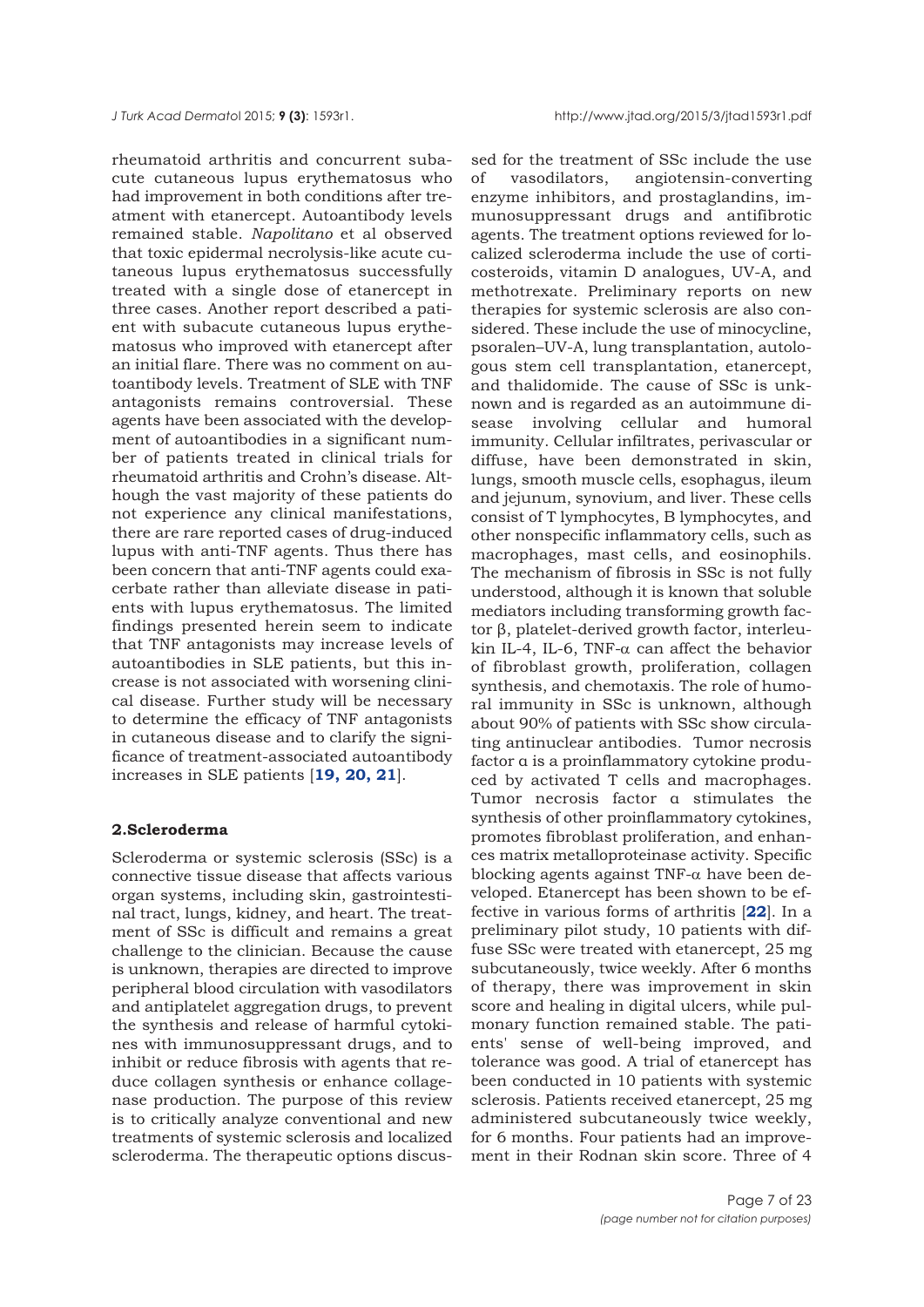patients with digital ulcers had clinical improvement of their lesions, while one had progressive disease. Pulmonary function tests, oral aperture, and hand extension measurements remained stable throughout the study [[23](#page-20-0)]. There were no adverse events. Christopher-Stine and Wigley described two patients with scleroderma overlap/mixed connective tissue disease, one treated with etanercept and one treated with infliximab, who initially had alleviation of their symptoms but discontinued treatment after developing drug-induced lupus with autoantibodies and hypocomplementemia. Both patients had resolution of clinical symptoms and normalization of serologic markers after cessation of treatment. Several lines of evidence, beyond the scope of this article, suggest that  $TNF-\alpha$ may play a complex, yet poorly elucidated, role in the pathogenesis of scleroderma. The clinical evidence indicates etanercept may be beneficial in scleroderma, but must be used with caution until further studies elucidate whether there is an increased risk of complications when treating this disease. More experimental evidence will be needed to understand how TNF- $\alpha$  interact to promote and inhibit the clinical manifestations of scleroderma [**[24](#page-20-0)**].

## **3.Dermatomyositis**

Several studies have indicated a prominent role for TNF- $\alpha$  in the pathogenesis of DM. There are reports of alleviation of both the skin and muscle symptoms of DM with the use of etanercept. The authors suggest using caution when prescribing TNF- $\alpha$  antagonists to patients with syndromes known to have a paraneoplastic association [**[25, 26, 27](#page-20-0)**]. A randomized, pilot trial of etanercept in dermatomyositis were done by Muscle Study Group in 2011. The aims of this pilot study were to assess the safety and tolerability of etanercept in dermatomyositis (DM), the feasibility and safety of a forced prednisone taper and outcome measures, including those recommended by the International Myositis Assessment Clinical Study (IMACS) group. They conducted a randomized, double-blind, placebo-controlled trial of etanercept (50mg subcutaneously weekly) for 52 weeks in DM subjects. Subjects were tapered off prednisone in a standardized schedule as tolerated

over the initial 24 weeks of the study. Principal outcomes included adverse events, time from randomization to treatment failure, and average prednisone dosage after week 24. Sixteen subjects were randomized, 11 to etanercept and 5 to placebo. There were no significant differences in adverse event rates between the treatment groups, although 5 etanercept-treated and 1 placebo-treated subjects developed worsening rash. All 5 subjects receiving placebo were treatment failures. In contrast, 5 of 11 subjects in the etanercept arm were successfully weaned off prednisone; the median time to treatment failure in this group was 358 days. The median of the average prednisone dosage after week 24 was 29.2mg/day in the placebo group and 1.2mg/day in the etanercept group. IMACS and other outcome measures demonstrated excellent test-retest reliability. There was no significant treatment effect on functional outcome. The findings of no major safety concerns and a steroid-sparing effect in our study suggest that further investigation of etanercept as a treatment for DM is warranted [**[26](#page-20-0)**]. *Rouster* et al also evaluated the efficacy of etanercept in patients with juvenile dermatomyositis (JDM) refractory to standard treatment. Nine patients with JDM prospectively received etanercept 0.4 mg/kg subcutaneous twice weekly concurrently with baseline medications for 12 weeks. Patients were re-evaluated 12 weeks (week 24) after stopping etanercept. Outcome measures included a validated disease activity score (DAS), serum muscle enzymes, childhood myositis assessment scale (CMAS), and nailfold capillaroscopy. Six patients completed all visits; 2 patients completed through week 12; 1 patient stopped after the 5th etanercept dose due to marked worsening of rash. At week 12: 7 patients had mild decrease in DAS, 1 patient noted worsening of DAS. At week 24: 1 patient remained stable, 2 patients had worsening of DAS, 3 patients had improvement of DAS (1 patient with inactive disease), including the patient that worsened while on etanercept. This patient and patient that stopped (worsening rash) both had the TNF-α-308A allele. There was a trend of worsening NFC at week 12, while at week 24 improvement of NFC was noted. There was no appreciable change in serum muscle enzymes or CMAS throughout the study. In this trial of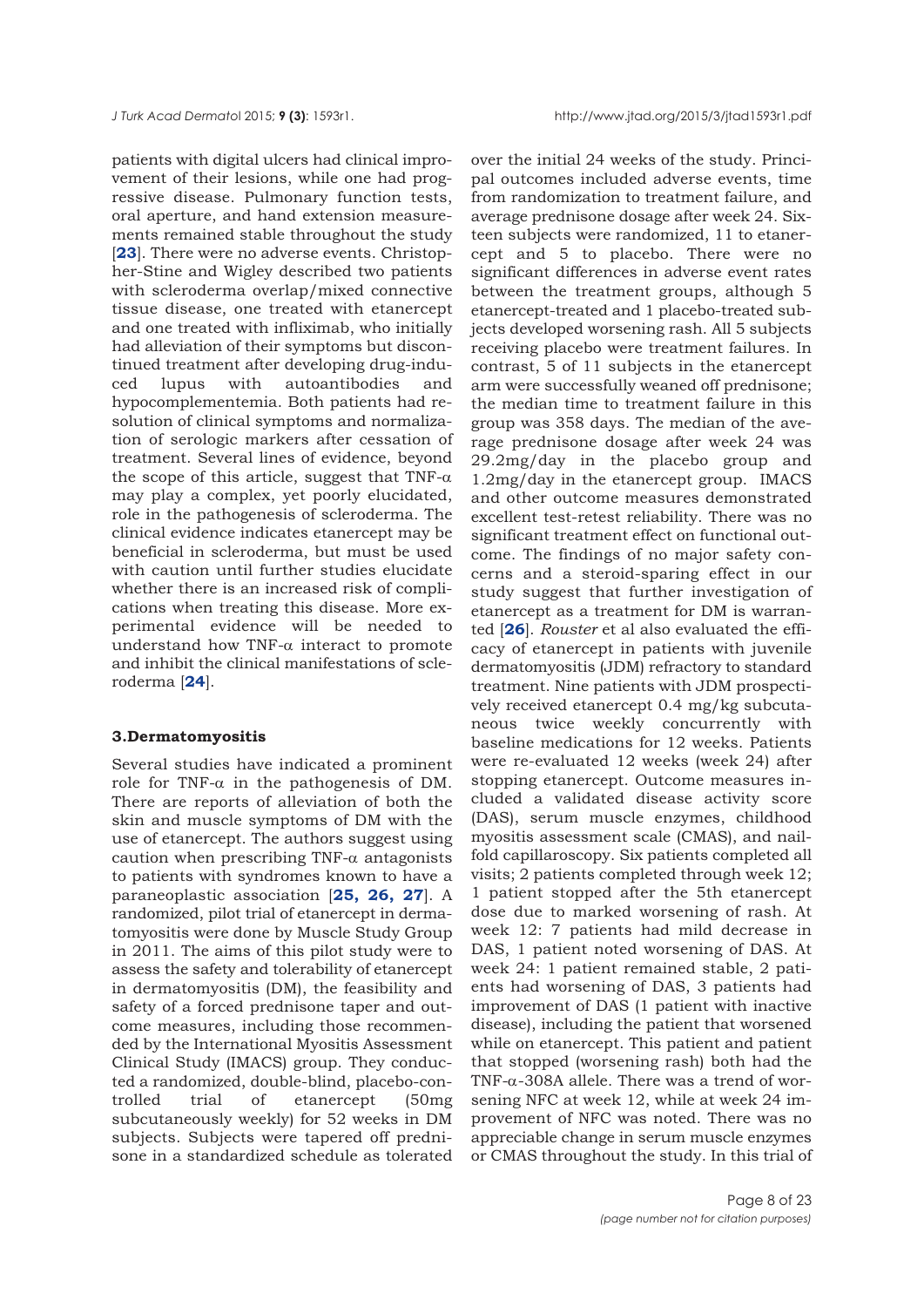patients with refractory JDM, etanercept did not demonstrate appreciable improvement and some patients noted worsening of disease. They suggested that caution should be taken when recommending TNF receptor inhibitors to patients with active symptoms of JDM; close follow-up is warranted. Further investigation of the interaction of the TNF-α-308A polymorphism and type 1 interferon is needed to define the mechanism of TNF blockade in JDM27.

## **4.Behçet's Disease**

To date, the greatest experience in off-label use of biologicals relevant to oral medicine is that of the TNF- $\alpha$  antagonists like etanercept in the treatment of Behçet's disease (BD) [**[28, 29, 30, 31, 32, 33](#page-20-0)**]. Etanercept has been shown to be effective in treating mucocutaneous BD, with data from a clinical study supporting that from a small number of uncontrolled case reports. A recent randomized controlled trial involving 40 patients with predominantly mucocutaneous BD compared etanercept (25 mg s.c. twice weekly) vs. placebo over 4 weeks, after an initial 4-week 'washout' of all other medications. Although in this study, etanercept had little effect upon genital ulceration, nor the pathergy reaction, a significant improvement in oral lesions, was seen as early as week one. After 4 weeks, 40% of patients treated with etanercept had complete remission of oral ulcers compared with 5% receiving placebo. Cutaneous lesions and arthritis also responded to etanercept therapy [**[33](#page-20-0)**]. The value of etanercept in managing the oral aspects of BD is also illustrated in three case reports [**[29, 32, 34](#page-20-0)**]. The first reported on two patients with recurrent apthous stomatitis (RAS) previously treated with thalidomide where this medication was discontinued due to adverse effects. In both cases, an association with BS was made, although the report was limited to discussion of the oral lesions. Treatment of both cases with etanercept (25 mg s.c. twice weekly) led to RAS lesion resolution in 3–5 weeks. This regimen was continued for 6 months, and following discontinuation recurrence rapidly developed, with further resolution following reintroduction of etanercept [**[29, 32](#page-20-0)**]. Another case was reported by Sommer et al. who presented a 25-year-old patient with a long history of re-

current oral and genital ulcers, with a diagnosis of mucocutaneous BD based upon clinical history and features and HLA-B51 genotype. On presentation, extensive lingual, buccal, gingival and pharyngeal ulceration was noted. Treatment with etanercept led to rapid resolution of all ulcers with complete clearance after 3 weeks [**[34](#page-20-0)**]. A further case report discussed a patient with BD refractory to her prior regimen of methotrexate and who achieved complete remission of her oral and genital ulcers, and also papulopustular skin lesions and erosive arthritis, after etanercept was added to her existing therapy. Case reports describe 3 patients with oral ulcers, one with probable and two with classic BD, treated with etanercept, 25 mg twice weekly, who achieved complete remission 3 to 5 weeks after starting treatment [**[29, 32, 34](#page-20-0)**]. Another report describes a patient with refractory BD who achieved complete remission of her oral and genital ulcers, papulopustular skin lesions, and erosive arthritis after etanercept, 25 mg twice weekly, was added to her prior regimen of methotrexate and prednisolone. There is one double-blind placebo-controlled trial of etanercept in 40 male patients with mucocutaneous BD. Patients received either etanercept, 25 mg twice weekly, or placebo after a 4-week washout of all other medications. Significant improvement in oral ulcers, nodular and papulopustular skin lesions, and arthritis were seen after 1 week of treatment, with 45% of treated patients maintaining complete remission of oral ulcers throughout the course of treatment compared with 5% of patients receiving placebo. Etanercept had no significant effect on genital ulcers in this trial. Furthermore, etanercept was not effective in suppressing the pathergy or monosodium urate reactions [**[33](#page-20-0)**]. *Cantarini* et al described the safety and efficacy of etanercept in children with juvenile-onset BD28. *Alty* et al reported a patient with neuro-Behçet's disease is successfully treated with etanercept: further evidence for the value of TNFalpha blockade [[31](#page-20-0)]. The efficacy of TNF-blockade in treating BD may in part be explained by the underlying pathogenesis. Gamma delta (γδ) T cells are considered central to the mucosal immune dysfunction in BD. Increased numbers of γδ T cells have been reported in the peripheral blood of patients with BD, and these produce increased amounts of TNF- $\alpha$ , with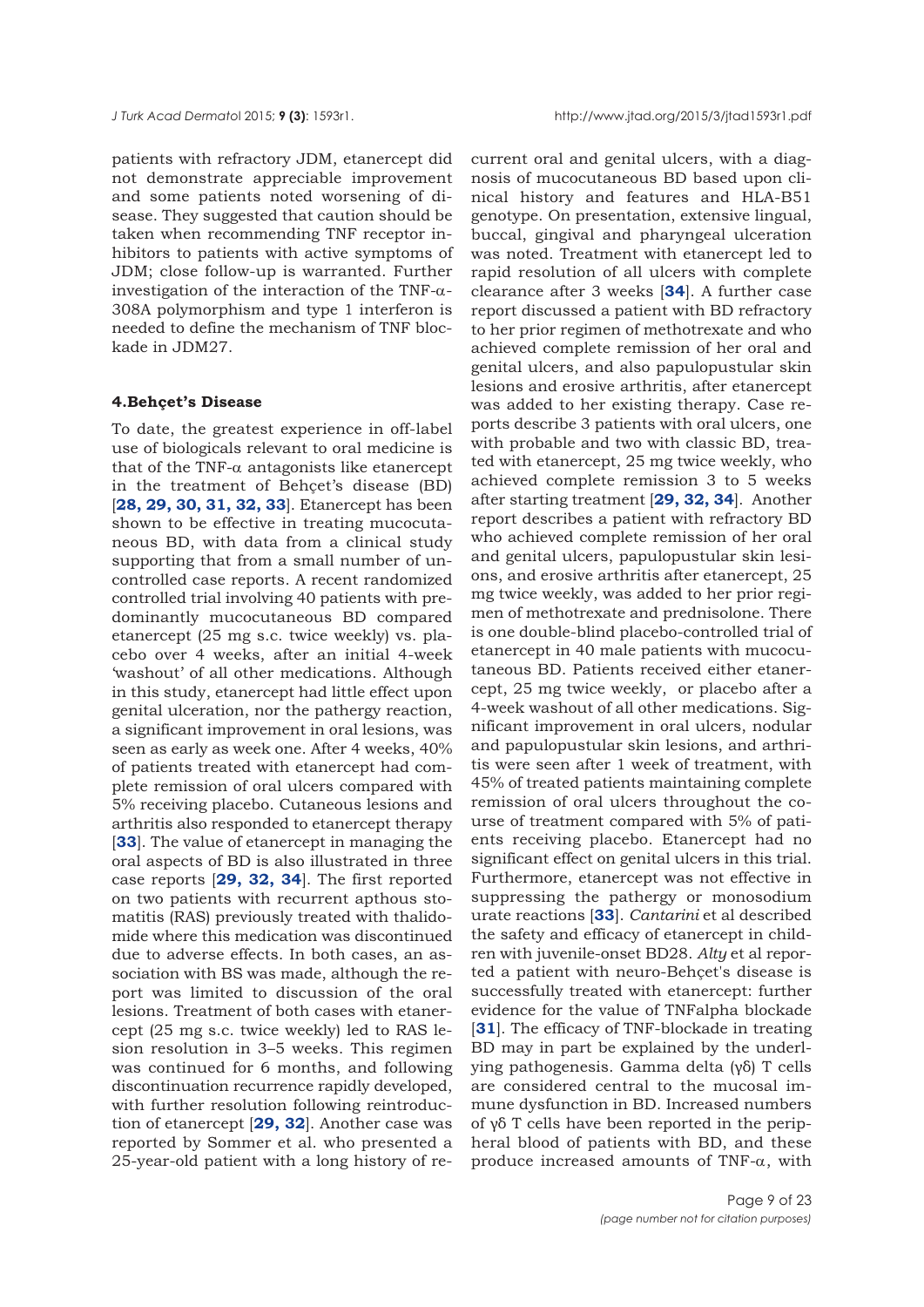raised levels of soluble p75 TNF-α receptors also found in BD. The inflammatory cascade associated with TNF- $\alpha$  activity contributes to the lesional damage seen in BD. TNF antagonist treatment of BD has not been universally successful. One case of failure of etanercept treatment has been reported. The reported case of etanercept treatment failure was subsequently successfully treated with infliximab, suggesting that a differential effect between these two therapies, as seen in Crohn's disease, may also be a factor in the treatment of BD. The reports of successful treatment with TNF antagonists support a role for TNF- $\alpha$  in the pathogenesis of BD and identify another potential therapeutic approach for patients with disease resistant to traditional treatments [**[35](#page-20-0)**].

# **5.Graft-Versus-Host Disease**

In murine bone marrow transplant models, it has been demonstrated that both donor and hostderived TNF-α are integral to the development of GVHD and that treatment with anti-TNF antibodies decreases disease progression. Furthermore, in human studies higher TNF levels have been correlated to the development of acute GVHD. TNF has also been implicated in the pathogenesis of chronic GVHD and increased TNF-α levels have been reported in patients with chronic GVHD. Both experimental and clinical evidence now exists to support a role for TNF antagonists in the treatment of GVHD [**[36, 37, 38, 39, 40,](#page-20-0) [41](#page-20-0)**].

*a-Acute GVHD:* Etanercept has also shown promise in the treatment of acute GVHD. One case report has been published of an 11-yearold girl who achieved complete remission of steroid-refractory acute GVHD with etanercept treatment [**[40](#page-20-0)**]. In a phase II study of etanercept in combination with the IL-2 receptor antibody daclizumab for the treatment of steroid refractory acute GVHD in 21 patients, the overall response rate was 67%41. Similarly, in a pilot study on the use of etanercept in combination with tacrolimus and methylprednisolone as initial therapy for 20 patients with stage II or III acute GVHD, 75% of patients had a complete response within 4 weeks of initiating treatment [**[37, 39](#page-20-0)**].

*b-Chronic GVHD:* Another study which describes 10 patients with steroid-dependent chronic GVHD treated with etanercept reported more than 50% alleviation of symptoms in 5 of 8 patients who were able to be evaluated and steroid dose reduction in 6 patients. Etanercept was administered at 25 mg twice weekly for 4 weeks and then once weekly for the subsequent 4 weeks; all patients were receiving concurrent steroids and 4 patients were started on a regimen of mycophenolate mofetil with etanercept. Two patients died before completion of the study and one patient died of infection after relapse of chronic GVHD that occurred after study completion [**[38,40](#page-20-0)**].

Anti-TNF therapy seems to show promise for some patients with acute and chronic GVHD, though mortality rates for steroid-resistant disease remain high. On the basis of the reports presented herein, TNF antagonists appear to be most effective for skin and GI tract manifestations and less effective for liver involvement and high-grade acute disease [**[39](#page-20-0)**].

#### **D.Granulomatous Diseases**

#### **1.Sarcoidosis**

Sarcoidosis is a multisystem disease of unknown etiology, characterized by the formation of noncaseating granulomas, especially in the lungs, lymphnodes, eyes and skin. Tumor necrosis factor antagonists may be used as treatment, however some cases of sarcoidosis secondary to these same drugs have been detected. Initial data for etanercept in the treatment of sarcoidosis were less encouraging. One small phase II trial of etanercept in the treatment of pulmonary sarcoidosis was initiated, but terminated early because of excessive treatment failures. However, 5 of 17 subjects were considered treatment successes [**[42](#page-21-0)**]. Similar results were seen in a recent study involving 18 patients with ocular sarcoidosis. For most of the patients in this study, treatment with etanercept was not associated with a significant alleviation of ocular disease [**[43](#page-21-0)**]. Another report describes a patient with lupus pernio and arthropathy who was started on a regimen of etanercept, 25 mg twice weekly, secondary to adverse effects and poor disease control with her baseline immunosuppressive regimen. Within 2 months her skin and joint disease had markedly improved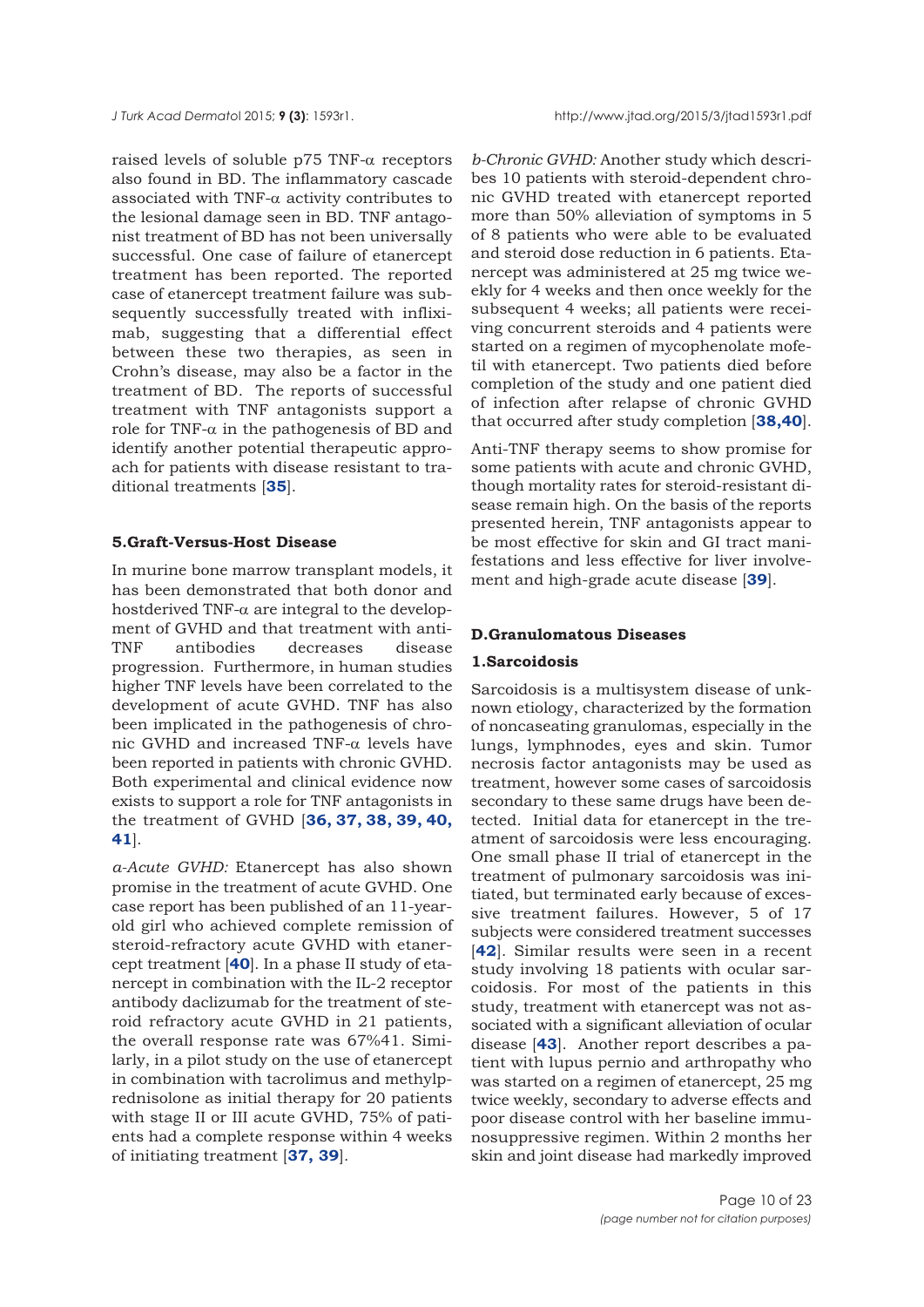and prednisone and hydroxychloroquine were discontinued by 3 months. Complete remission has been maintained for 18 months of follow-up with a regimen of etanercept, 25 mg twice weekly, and methotrexate, 5 mg once weekly. This report may indicate some promise for etanercept in cutaneous manifestations of sarcoidosis despite the disappointing results of the other trials [**[44](#page-21-0)**]. *Unterstell* et al reported the case of a female patient, with rheumatoid arthritis presenting with systemic sarcoidosis after 6 months of treatment with etanercept [**[45](#page-21-0)**]. Recent studies demonstrated that TNF-α has a crucial role in forming the inflammatory granuloma, as well as in regulating adhesion molecules, recruiting cells and activating lymphocytes. The formation of the granuloma requires a cellular type (Th1) response pattern; involving macrophages and T CD4 activated lymphocytes. Interleukin-1b and gamma-interferon are important promoters during the initial phases of the granuloma development; TNF-α on the other hand, is critical during the latter phases of the granulomatous process. Tumor necrosis factor antagonists are used to treat sarcoidosis since; in theory, they would block this cytokine's action. However, paradoxically, some cases of sarcoidosis induced by these same medications have been reported [**[46](#page-21-0)**]. This perplexing mechanism is not yet clear, but it is believed that these drugs do not inhibit all the signaling pathways of TNF- $\alpha$ , thus ensuing some "escape" routes. Thirtyfour cases of sarcoidosis induced by TNF- $\alpha$  antagonists had been described by *Catchcart* et al. Twenty-one of those occurred after the use of etanercept, 9 after infliximab and 4 after adalimumab. In this study, the mean time for the appearance of granulomas was 22 months after the start of medications. After a literature review, it was found 48 case reports of sarcoidosis induced by TNF- $\alpha$  antagonists. Thirty-one (64.58%) followed etanercept, 9 (18.75%) occurred after infliximab and 8 (16.66%) after adalimumab. Most patients had pulmonary and/or lymphnode involvement, 8 cases had cutaneous manifestations, mainly of erythema nodosum. Despite all the anti-TNF drugs having the ability to block pro-inflammatory cytokine TNF-α, they possess marked differences in their own structures, as well as their pharmacokinetics and pharmacodynamics' attributes, which explains, in part, the diversity that may be observed in clinical efficacy and adverse events, including the triggering of granulomatous lesions  $[46]$  $[46]$  $[46]$ . The inhibition of TNF- $\alpha$  by etanercept is not a complete one, since this drug connects only to the soluble TNF receptor and not to the transmembrane receptor. Partial neutralization of TNF- $\alpha$  by etanercept permits the redistribution of this cytokine in areas of lower concentration, such as the lungs. This may explain the stronger association of granulomatous reactions with the use of etanercept. The treatment of such cases has been the suspension of the anti-TNF agent and in some cases, as reported here, the introduction of corticoids. The mean time to recovery of symptoms after the interruption of the drug is 5.2 months. Considering that these drugs are increasingly used in dermatology, we must remain alert to the possibility of sarcoidosis, especially if respiratory symptoms, or erythema nodosum and/or granulomatouscutaneous eruptions arise. Several lines of evidence support TNF antagonism as a therapeutic strategy in sarcoidosis. In multiple experimental models, TNF-α plays an essential role in the process of granuloma formation. Levels of TNF-α released from alveolar macrophages of patients with active sarcoidosis are significantly increased. Elevations in these TNF- $\alpha$  levels are predictive of poor longterm prognosis in patients without any current indication for steroid treatment. Studies show that lower levels of TNF- $\alpha$  bioactivity and higher levels of soluble  $TNF-\alpha$  receptors are associated with milder pulmonary disease, suggesting that an innate mechanism of TNF blockade may play a role in limiting lung damage. Polymorphisms in the TNF- $\alpha$ promoter have been associated with distinct clinical forms of sarcoidosis, further implicating TNF in the pathogenesis of the disease. In addition, pentoxifylline and thalidomide, which both inhibit TNF- $\alpha$  among other effects, have been used successfully in the treatment of sarcoidosis [**[45, 46](#page-21-0)**].

## **2.Granuloma Annulare**

There is one report on the successful use of etanercept for the treatment of recalcitrant disseminated granuloma annulare (GA). The patient received etanercept, 50 mg biweekly, for 12 weeks. Most of the patient's lesions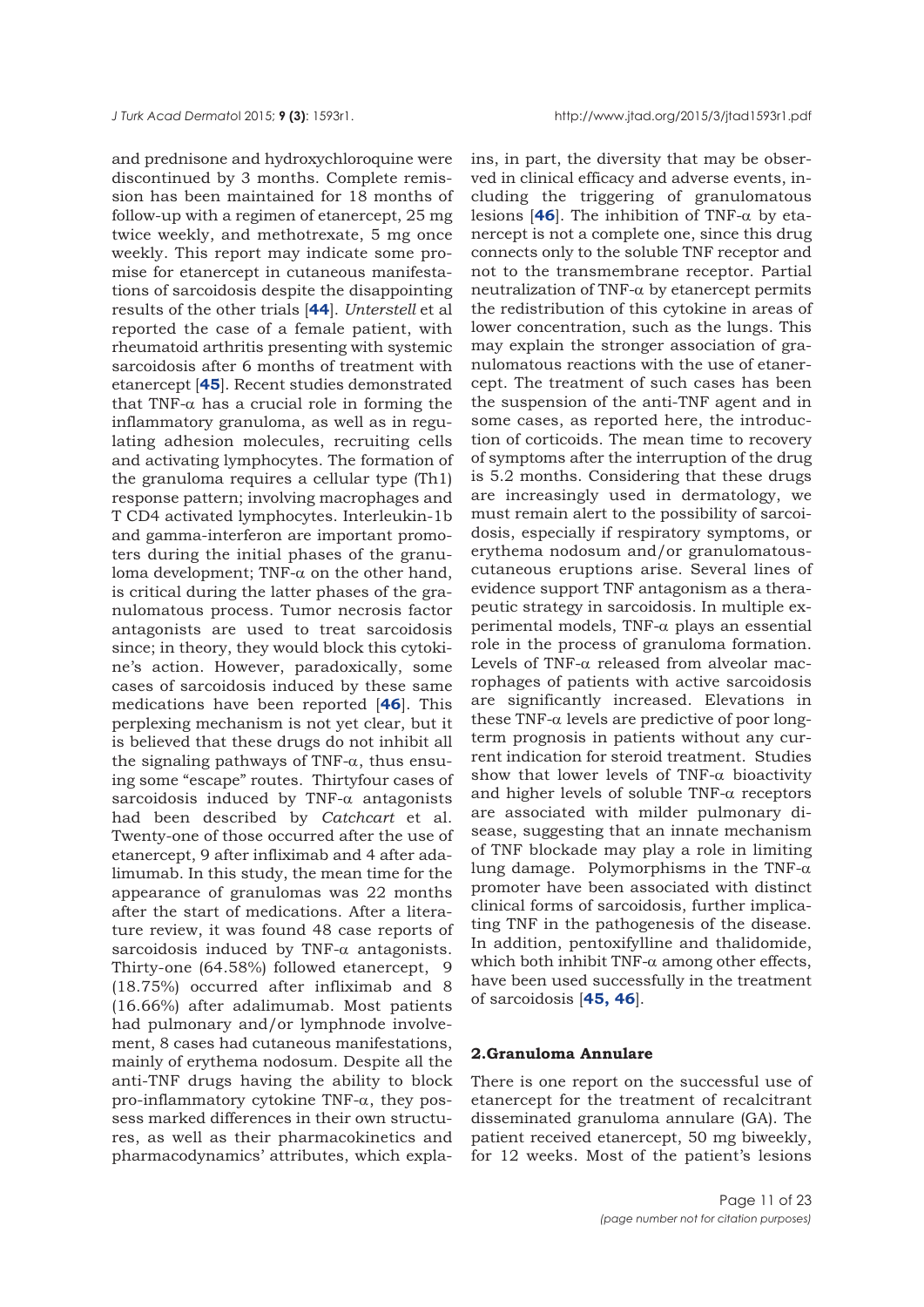cleared by week 7. By week 12, the remaining lesions had regressed as well, with only mild erythema remaining. The patient was still clear 12 weeks after treatment. The mechanism of action of TNF- $\alpha$  inhibitors in GA is likely similar to that of other granulomatous diseases [**[47](#page-21-0)**].

### **3.Necrobiosis Lipoidica**

Necrobiosis lipoidica (NL) is an idiopathic chronic granulomatous skin condition. There is currently no standardized effective treatment of NL. Ulceration occurs in up to 35% of cases. Treatment of ulcerative lesions is challenging and often unsuccessful. On the basis of the implication of the TNF- $\alpha$  on the formation of granulomas, since 2003 anti-TNF- $\alpha$ agents have been employed in cases of NL refractory to other therapeutic agents [**[48, 49, 50](#page-21-0)**]. *Suárez-Amor* et al report a 50 year-old white woman with treatment-resistant chronic ulcerative NL of both shins successfully treated with subcutaneous etanercept [**[50](#page-21-0)**]. There have been some other reports of NL treated with etanercept. A patient with multiple ulcerated lesions refractory to prednisone and dapsone was treated with surgical debridement and grafting followed by prednisone, 0.5 mg/kg per day, and etanercept, 25 mg twice weekly initiated 6 days after surgery. Prednisone was continued for 12 months and etanercept was continued for 16 months. All ulcerations healed and the patient remained in clinical remission throughout 2 years of follow-up. As previous surgical procedures had failed in this patient, it is likely that the addition of prednisone and etanercept contributed to the healing and maintenance of remission in this case [**[48](#page-21-0)**]. Another report describes a patient with refractory NL who had a single plaque on her shin. She was treated with intralesional etanercept, 25 mg weekly, injected into the dermis at 1-cm intervals throughout the surface area of the lesion. Initial improvement was noted after 1 month of treatment, and the lesion continued to resolve over the next 8 months [**[49](#page-21-0)**]. The mechanism of action of TNF antagonists for the treatment of NL is likely similar to that of other granulomatous diseases. Pentoxifylline and thalidomide, which inhibit TNF- $\alpha$ , have been effective in several cases of NL, which suggests that other TNF antagonists might

also be beneficial in treatment of this condition. A review of the published literature suggests that etanercept should be considered as a therapeutic alternative mainly in ulcerative NL unresponsive to prior conventional regimens. The dose and duration of treatment with these agents is not defined, therefore it is required to report management of these patients in order to develop an optimal therapeutic strategy [**[50](#page-21-0)**].

# **4.Silicone Granulomas and Cutaneous Granulomas In Patients with Common Variable Immunodeficiency**

Several patients with granulomatous reactions to silicone implants or the adulterants these contain have been treated with etanercept. *Pasternack* et al71 reported the cases of 2 patients with foreign body silicone granulomas in the legs who had received silicone injections for cosmetic purposes years earlier. The 2 women received etanercept 25 mg twice weekly, and both showed improvement within 2 weeks of initiating treatment. One of the patients showed complete resolution at 2 months, while in the other case the lesions persisted but associated pain and erythema disappeared. A good response was also obtained in another reported case. By contrast, in an asymptomatic patient who had received silicone injections to treat acne scars, subsequent treatment with etanercept for arthritis 38 years later triggered the appearance of multiple granulomas at the sites where the silicone had been injected. The formation of granulomas in various organs is a relatively common complication in common variable immunodeficiency. In the case of an 18-yearold man with a 13-year history of chronic cutaneous granulomas on the left arm, the disease had proved refractory to multiple treatments including antibiotics, immunoglobulin therapy, systemic corticosteroids, interferon, cyclosporin, methotrexate, antimalarials, radiation therapy, and surgery. A year after starting treatment with etanercept 25 mg twice weekly, the patient showed significant improvement, a reduction in tumor mass size evaluated using magnetic resonance, and an improvement in the mobility of the affected arm [**[18](#page-20-0)**].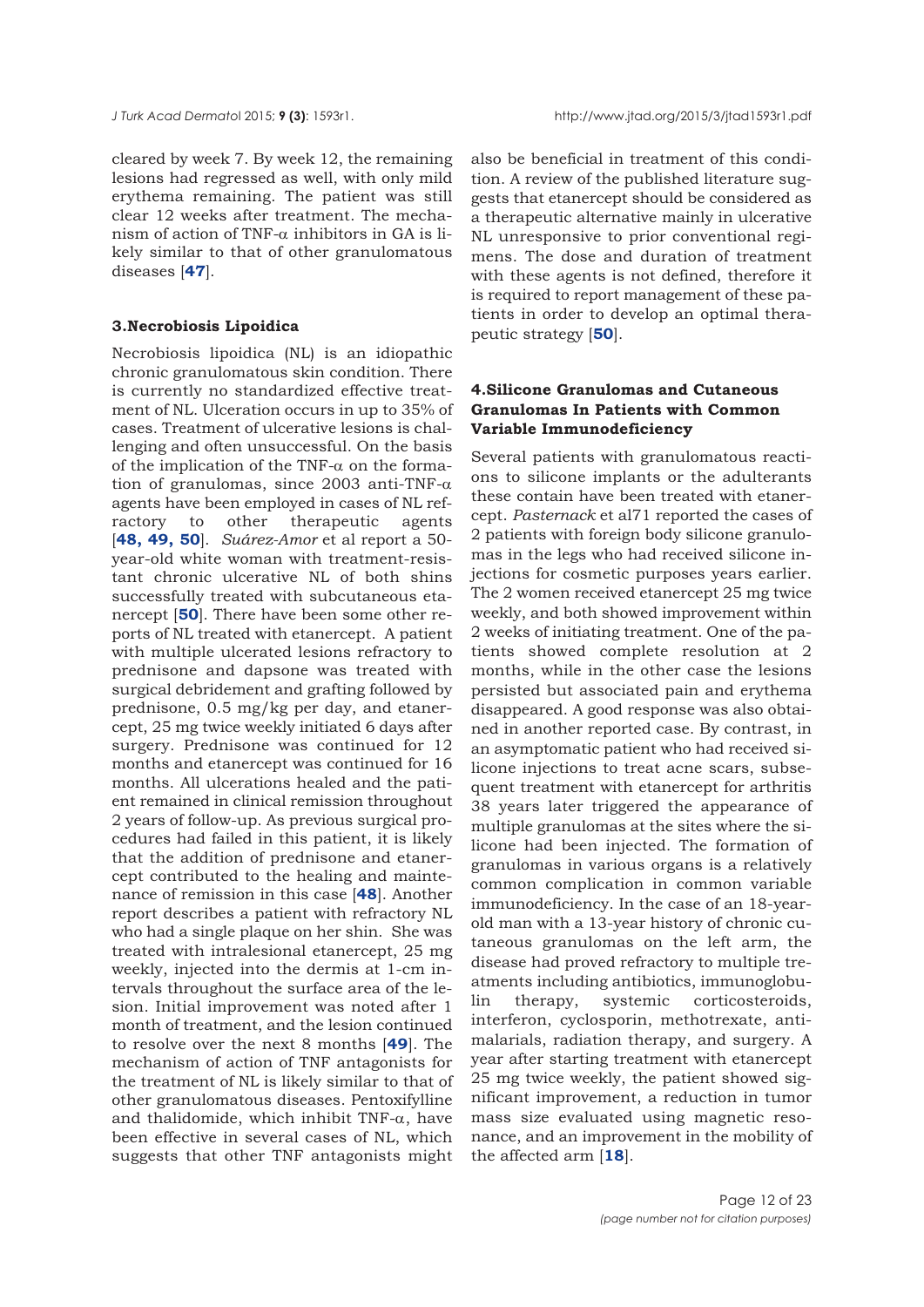#### **E.Other Inflammatory Dermatoses**

#### **1.Hidradenitis Suppurativa**

Hidradenitis suppurativa (HS) is a common inflammatory skin disease. Medical treatment is often disappointing and in severe disease surgery remains the therapy of choice. Extensive surgery may be effective but also mutilating. Patients experience a significant reduction in quality of life and the need for new treatment modalities are urgent. In recent years patients with HS have been treated off-label with TNF- $\alpha$  inhibitors with a varying degrees of effect. Hidradenitis suppurativa is a recurrent and suppurative disease with an insidious onset. It is characterized by deep furuncles, abscesses, fistulas, sinus tracts, and scarring. Therapy varies based on the severity of disease, although there is considerable overlap between treatment groups. Mild HS consists of solitary nodules and abscesses, and treatment is generally conservative. Mainstays of treatment are nonsteroidal anti-inflammatory drugs for pain and inflammation, antiseptics, antibacterial soaps, warm compresses, hydrotherapy, and antibiotics. Antimicrobial treatment generally consists of topical clindamycin or oral antistaphylococcal agents for axillary disease, whereas more broad-spectrum coverage is called for in those with perineal disease. Oral contraceptive pills with a high estrogen: progesterone ratio as well as immunosuppressive drugs, such as cyclosporine, azathioprine, and prednisone, are occasionally successful. Single nodules may be injected with intralesional triamcinolone to decrease inflammation. Topical and oral retinoids inhibit keratinization and have been used with some success in mild to moderate HS. Acitretin and isotretinoin are more often used to decrease inflammation before surgery than as definitive treatments. Although there is no definitive evidence linking hyperandrogenism and HS, antiandrogens, such as cyproterone acetate and the 5α-reductase inhibitor, finasteride, also have been used with varying degrees of success. Weight loss and avoidance of heat and humidity can help reduce maceration and irritation of the affected sites. Other measures, such as avoidance of shaving affected areas, eliminating tight synthetic clothing, lowering stress, and smoking cessation, have only anecdotally been associated with amelioration of the di-

sease. Carbon dioxide laser treatment is a less-invasive method of removing affected skin than traditional scalpel surgery. Disadvantages of carbon dioxide laser treatment and cryotherapy, another modality used to treat mild to severe HS, are substantial increases in healing time and pain. Radiotherapy has also been used for HS, but the long-term side effects make it less popular and probably less safe. Severe HS is comprised of multiple sites of draining abscesses and sinuses with associated scarring. In this case as well as some moderate cases of HS, local excision with wide margins has traditionally been the only effective therapy. Nevertheless, there is still a risk of recurrence adjacent to the excision site or even at a distant site. Screening for depression and psychological support is an important dimension of treatment, because patients with moderate to severe HS become progressively unable to interact socially or maintain employment due to pain, odor, and shame. It is important to stress to patients that HS is neither caused by poor hygiene nor contagious. Because surgical intervention can be disfiguring and not entirely curative, clinicians have pursued alternative treatment modalities [**[50, 51](#page-21-0)**].

Etanercept, although not yet approved for treatment of HS, offer a potentially promising solution. Although HS is not primarily a granulomatous disease, granulomas have been observed in histologic examination of the skin surrounding HS sites. Inhibiting TNF- $\alpha$ is also thought to inhibit the keratinocyte activation cycle and to downregulate keratin 6, thereby preventing hyperkeratinization. High levels of TNF-α often go hand in hand with interleukin-1α, which has been shown to cause hypercornification of the follicular infundibulum and may be involved in the perpetuation of HS in its chronic state. Some of the current treatments of HS are also immunosuppressive or anti-inflammatory drugs, lending further credence to the hypothesis that immune dysregulation is at least partially responsible for the development of this disorder. Etanercept is administered subcutaneously as 25– 50 mg weekly to twice weekly [**[50, 51,](#page-21-0) [52](#page-21-0)**]. Via a literature search of etanercept and HS, the authors found 2 relevant case reports and 4 open-label clinical trials [**[53, 54, 55, 56](#page-21-0)**]. The most common dosage regimen used was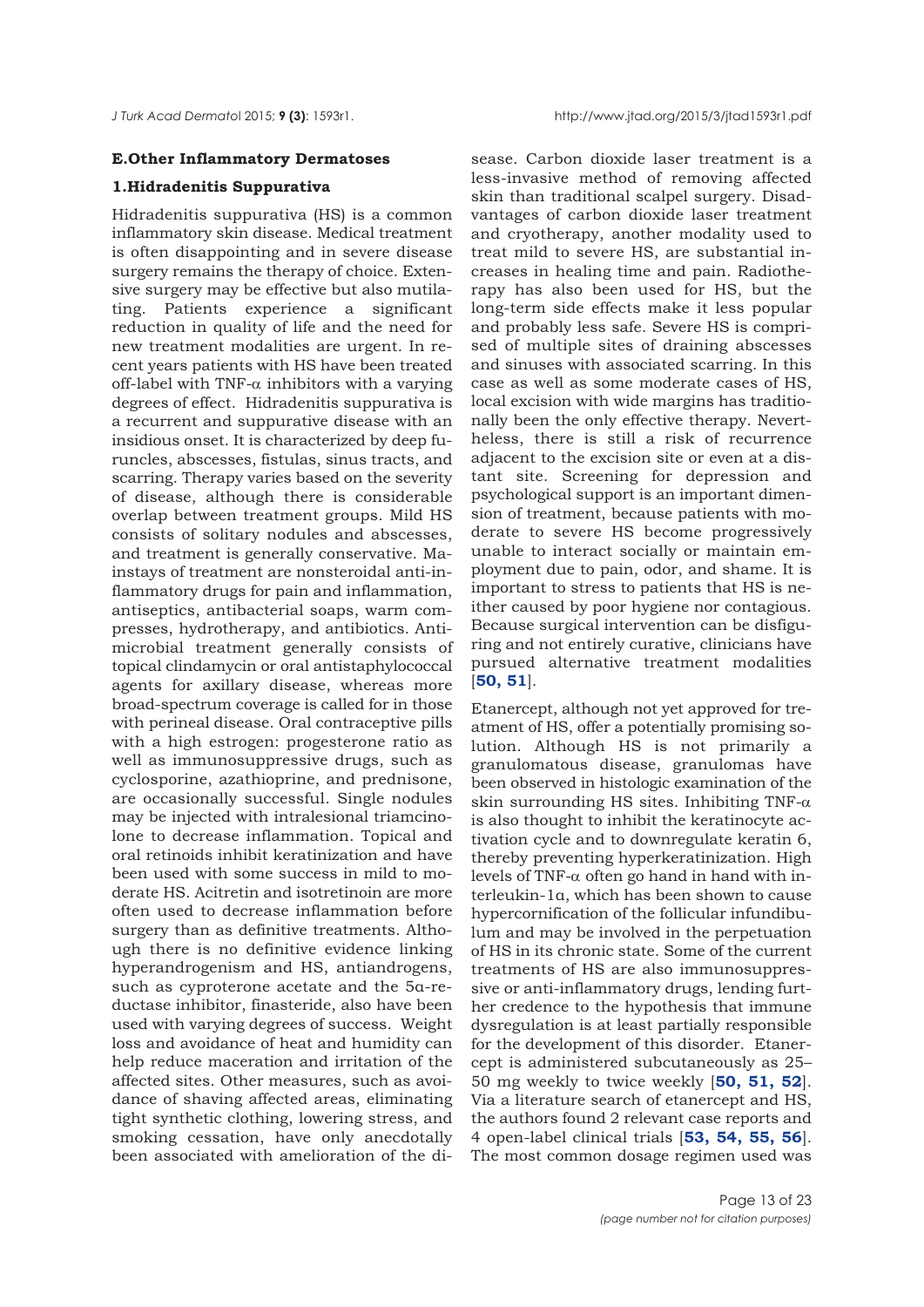50 mg weekly; only 1 study involved the use of the higher dose of 50 mg twice weekly, the currently approved induction dose for psoriasis in the United States. There is a recent open-label Phase II study of etanercept in 10 patients with severe hidradenitis. In the present study, patients were administered subcutaneous doses 50 mg once weekly for 12 weeks and then were followed up to 24 weeks using the Sartorius score and the visual analog scale (VAS). There was >50% score improvement in six patients at Week 12 and in seven patients at Week 24. The VAS was decreased compared to baseline in seven patients at Week 12 and in six patients at Week 24. Treatment was well tolerated by all patients with no reported adverse reactions, and all patients reported a decrease of local pain at the site of lesions after Week 4 [**[55](#page-21-0)**]. Previously, Cusack and Buckley reported six patients with severe HS treated with etanercept. There was a reduction in the self-reported disease activity and in DLQI scores. At 24 weeks, the mean reduction for self-reported disease activity was 24% and DLQI was 64% [**[57](#page-21-0)**]. There is another case report of the longterm efficacy of etanercept in HS. In this case report, a 32-year-old man with a 6-year history of severe hidradenitis was treated with 50 mg etanercept subcutaneously twice a week for 24 weeks, followed by a dose reduction to 25 mg twice weekly for 24 weeks. Treatment was well tolerated and a sustained improvement was noted after 4 weeks. Although these data are promising for efficacy in hidradenitis, a double-blind, placebo-controlled trial is required to fully understand the role etanercept may play in the long-term treatment of HS. In both case reports, improvement was seen within 1 month. Unfortunately, oral and topical antibiotics were also being given to the patient. A weakness of the case report by Zangrilli and colleagues is that although the baseline scores on the DLQI and VAS were given, no subsequent scores were reported, making it difficult to objectively assess the degree of improvement [**[55](#page-21-0)**]. The first interventional study done on patients with HS treated with etanercept was in 2006 with 6 female patients [**[53](#page-21-0)**]. The average decreases in disease activity and DLQI scores at 6 months of treatment were by 61% and 64%, respectively. All patients who finished the trial claimed it was their most effective treatment to date. In a subsequent

prospective open-label clinical trial by Giamarellos-Bourboulis and colleagues, etanercept was given for 12 weeks in 10 patients with HS. Most patients relapsed within 4 to 8 weeks after discontinuation of treatment; nevertheless, 7 patients had a greater than 50% reduction in disease severity compared with baseline assessed by their Sartorius scale at week 24 [**[53](#page-21-0)**]. Another single-armed, openlabel, clinical trial published in 2008 was conducted on 4 patients who, after 6 months of treatment, had a 66.5% decrease in their DLQI scores and a 68.7% decrease in their Sartorius scale on average. Three months after ending treatment, 3 of the 4 patients had relapsed and had commenced a second course of etanercept. The only adverse events reported in these studies were mild injection site reactions [**[51](#page-21-0)**]. The most recent study was published by Lee and colleagues. Response was defined as a greater than 50% decrease on the physician's global assessment (PGA) scale by week 12; only 3 of the 15 patients qualified as responders. No patient experienced complete remission, 29% had moderate improvement, and 57% had some improvement. Etanercept was generally well tolerated, although 2 patients discontinued treatment due to skin infections and 1 patient discontinued treatment due to worsening carpal tunnel syndrome. This last study demonstrated only minimal efficacy of etanercept for treatment of HS [**[54](#page-21-0)**]. The cases and studies discussed in this article have no standardized dose or duration for treatment with etanercept. None of the studies had controls or a second arm of intervention, and none were blinded. The evidence is in support of etanercept for the treatment of HS with the notable exception of the last study discussed wherein only 20% of subjects responded. This study used a different scoring system for disease severity; perhaps the use of the PGA instead of the Sartorius scale played a role in the discrepancy between results. Also, there was an overall high relapse rate after discontinuation of treatment. Possibly, the strength of etanercept lies in the potential of reducing disease activity and not in ultimate eradication of HS. Based on the evidence, the authors give a grade C recommendation for use of etanercept for HS. Larger and more long-term studies are needed to fully elucidate the usefulness of this drug for HS and to help determine an op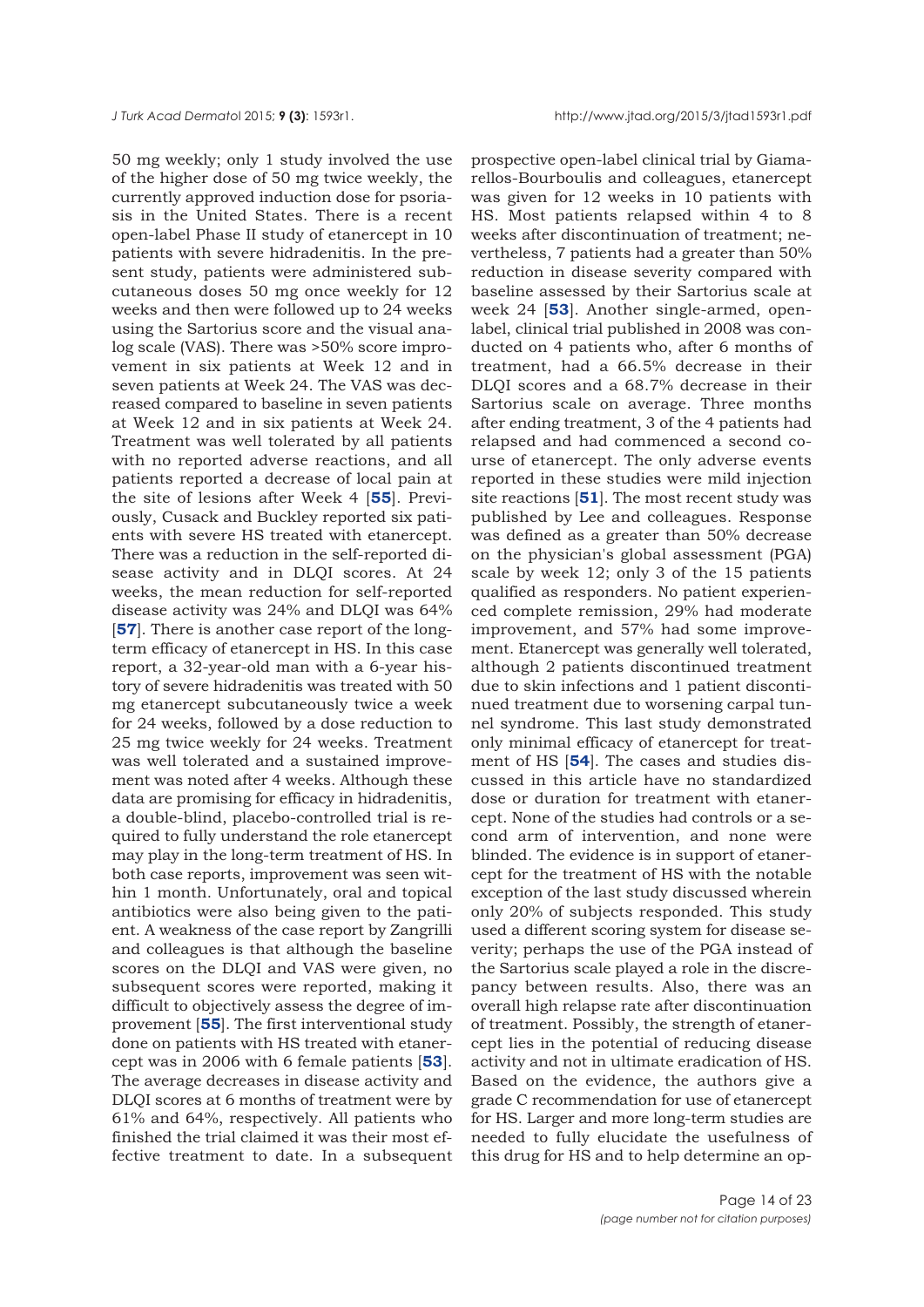timal dosing regimen [**[58](#page-21-0)**]. The side-effect profile of etanercept is similar to that of other TNF-α inhibitors. Most commonly reported side effects of etanercept are injection site reactions and infections. A few cases have been reported of an increase in antinuclear and anti–double-stranded DNA antibodies, druginduced lupus, discoid lupus erythematosus, and necrotizing vasculitis due to cryglobulins. The authors also found a case report of a patient with an indwelling intravenous catheter taking etanercept and corticosteroids for HS who subsequently developed candidal septicemia and bilateral chorioretinitis. The use of etanercept for the treatment of HS has thus far proved to have variable long-term results and is laden with significant adverse effects. Nevertheless, enough evidence of efficacy has been provided to make further, detailed, and systematic investigation of these drugs for the treatment of HS advisable. At this point, an evidence-based decision on whether or not to use these agents for the treatment of HS lacks evidence of level 1 or 2 quality. The authors' recommendations are based on case reports and series, retrospective analyses, and small open-label clinical trials, stressing that a lowgrade recommendation does not reflect low efficacy of the drug studied but rather the quality of available evidence. Because clinical trials are currently under way to evaluate biologics for treatment of HS, this grade is subject to change pending accumulation and publication of new evidence. Randomized, double-blinded, placebo-controlled trials are needed to better elucidate the future of these drugs for the treatment of HS. If conventional treatment options fail, the use of etanercept can be a useful supplement for the treatment of recurrent severe HS [**[50, 51](#page-21-0)**].

# **2.Postherpetic Neuralgia**

Recently, a study of patients with rheumatoid arthritis who developed herpes zoster while taking a TNF- $\alpha$  inhibitor reported a decreased incidence of postherpetic neuralgia. A retrospective review of herpes zoster patients on TNF- $\alpha$  inhibitors including infliximab, etanercept, or adalimumab was conducted in 12 dermatology clinics. Medical records of such patients were reviewed thoroughly to confirm herpes zoster and TNF- $\alpha$  inhibitors and any subsequent development of postherpetic neu-

ralgia (pain score  $\geq$  3 out of 10 after 90 days of shingles onset) was noted. A total of 206 cases were reviewed, of which only 2 cases (<1%) developed postherpetic neuralgia, a considerably lower incidence rate than noted in the literature. Increasing age is a known risk factor in the development of postherpetic neuralgia. However, of the 58 (28.1%) cases ? 70 years of age, only 1 patient (1.7%) developed neuralgia compared to approximately 50% of patients who develop postherpetic neuralgia in this age group as reported in the literature. Treatment with etanercept may be associated with a lower incidence of postherpetic neuralgia but further prospective large-scale studies are needed to confirm this data [**[59](#page-21-0)**].

## **3.Vitiligo**

Experimental evidences have shown that TNF- $\alpha$  may play a role in the pathogenesis of nonsegmental vitiligo, and successful cases of vitiligo treated with TNF- $\alpha$  inhibitors have been recently reported. In the literature, 2 cases of refractory generalized vitiligo, which showed high tissue levels of TNF-α, were commenced anti-TNF-α antibody etanercept 50 mg weekly. A retrospective study, considering chart review and immunohistochemical staining for TNF- $\alpha$ , was then carried out on eight additional patients affected by untreated vitiligo. Etanercept achieved improvement of vitiligo in two patients at 6-month follow-up. Five out of eight specimens showed a strong cytoplasmic staining for TNF-α. Considering all 10 cases, patients with a strong TNF- $\alpha$  staining were characterized by a higher vitiligo disease activity score than patients with a weak staining. These findings, albeit limited in significance by the low number of cases and the retrospective nature of the study, confirm a probable role of TNF- $\alpha$  in the pathogenesis of vitiligo. The intensity of TNF- $\alpha$  staining in vitiligo lesions may be worth to be further studied as a biomarker for potentially successful anti-TNF-α treatment of nonsegmental vitiligo in cases refractory to conventional treatment [**[60](#page-21-0)**].

## **4.Excessive Scarring**

The potential of various biological agents to reduce or prevent excessive scar formation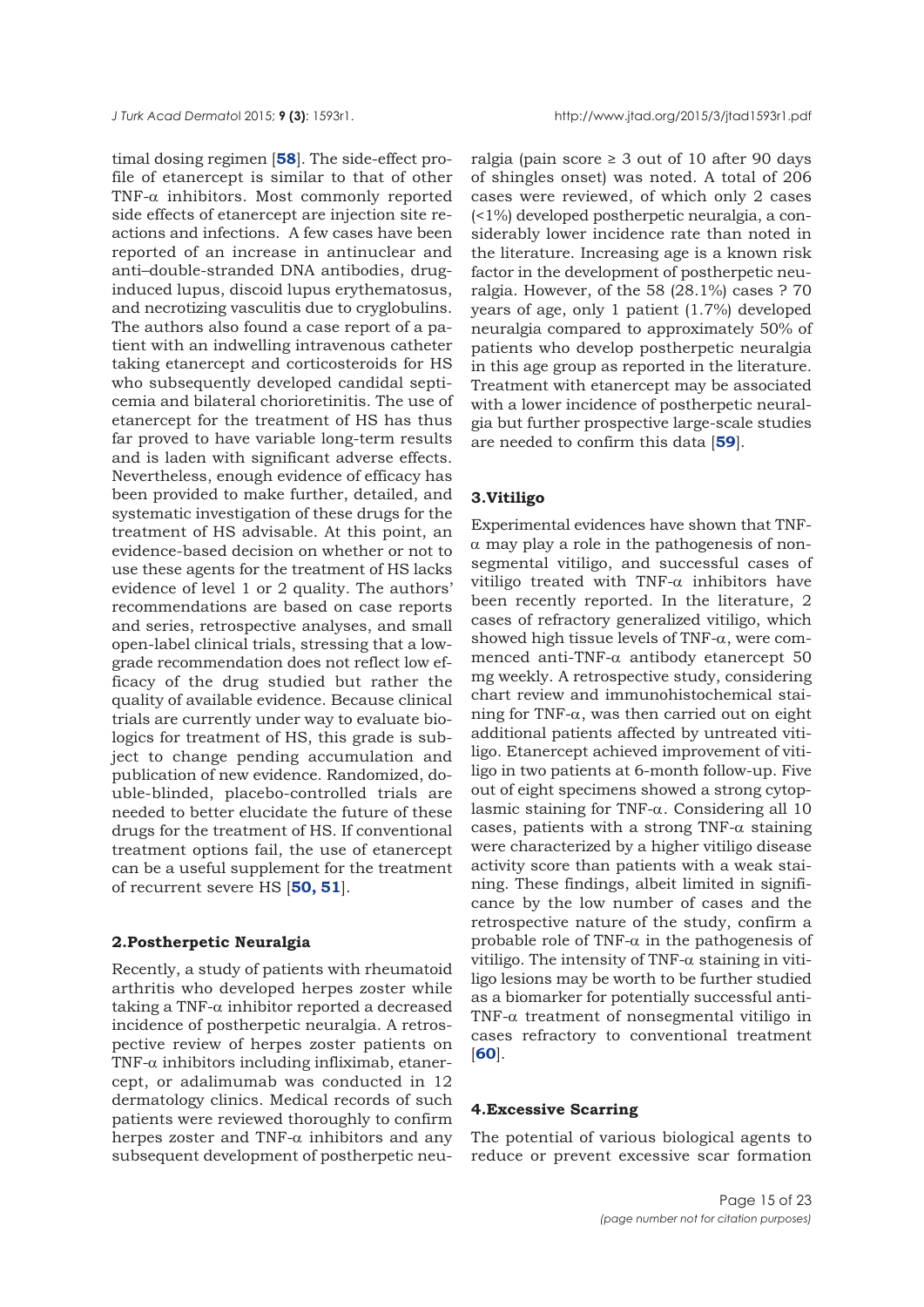has now been evaluated in numerous in-vitro studies, experimental animal models and preliminary clinical trials, in some cases with particularly promising results. Perhaps prominent among this group of biological agents, and, to some degree, possibly representing marketed compounds already being used 'off label' to manage excessive scarring, are the TNF-α antagonist like etanercept. Additional assessment of these novel agents is now justified with a view to reducing or preventing hypertrophic scars, keloid scars and the recurrence of post-excision keloid lesions [**[61](#page-21-0)**].

#### **5.Atopic Dermatitis**

Atopic dermatitis (AD) is a common disease with worldwide prevalence, affecting up to 20% of children and 3% of adults. Recent evidence regarding pathogenesis has implicated epidermal barrier defects deriving from filagrin mutations with resulting secondary inflammation. Most cases of AD will benefit from emollients to enhance the barrier function of skin. Topical corticosteroids are firstline therapy for most cases of AD. Topical calcineurin inhibitors are considered second line therapy. Several novel barrier-enhancing prescription creams are also available. Moderate to severe cases inadequately controlled with topical therapy may require phototherapy or systemic therapy. The most commonly employed phototherapy modalites are narrow-band UVB, broadband UVB, and UVA1. Traditional systemic therapies include short-term corticosteroids, cyclosporine, methotrexate, azathioprine, mycophenolate mofetil, leflunamide and most recently biologic therapies. Atopic dermatitis is associated with the development of atopic respiratory disorders such as allergic rhinitis and asthma and persists beyond childhood in 40%–60% of cases. A preponderance of data indicates that AD is a genetic disease with variable expression that is highly influenced by immunologic and environmental factors. Originally, atopic dermatitis was thought to primarily be due to an abnormality in adaptive immunity due to dysregulation of Th1 and Th2 lymphocyte mediated immunity with inappropriate Th2-mediated inflammation leading to skin barrier dysfunction and pruritus. However, recent evidence points to atopic dermatitis being due to a primary barrier defect with resulting se-

condary inflammation. The barrier defect is due to null mutatons in the epidermal protein filagrin which is involved in normal cornification of the epidermis as well as acting as a natural moisturizing factor in the stratum corneum. On a population-based scale, 11%– 15% of all cases of atopic dermatitis can be attributed to filaggrin null mutations. As TNFα and TNF-dependent cytokines are involved in the immune-based inflammatory etiology of AD, blockade of this effector molecule is a plausible therapy target for chronic eczema. In a case report, two adults with chronic AD experienced complete resolution on etanercept (50 mg injected subcutaneously twice a week) for 8–11 months of therapy and remained in remission for 26–31 months after discontinuation. In contrast, etanercept was associated with no improvement in two pediatric patients with AD. Atopic eczema is a common inflammatory skin disease showing chronically relapsing eczema and high association with elevated serum IgE levels. A subgroup of atopic eczema patients requires systemic immunomodulatory treatment for long time periods. However, beyond cyclosporine A and azathioprine, only limited consent exists on systemic treatment options. Timely published systemic treatment modalities include etanercept with varying clinical results and with particular safety profiles. Although there is not yet a treatment modality reaching clinical efficacy of cyclosporine A as gold standard of systemic therapy, limitation in its application duration as in its side effect profile as well as the search for alternatives has set a focus on the new alternatives of which especially B-cell-directed therapies might be promising candidates [**[62, 63](#page-21-0)**]. A 40-year-old woman with a 6-year history of recalcitrant dyshidrotic eczema had been treated with topical corticosteroids, psoralen-UV-A (PUVA), azathioprine, cyclosporin, acitretin, methotrexate, mycophenolate, sulfasalazine, minocycline, and repeated courses of prednisone [**[51](#page-21-0)**]. After 6 weeks of treatment with etanercept 25 mg twice weekly, all her lesions healed. This improvement was maintained during the 4-month treatment period. However, once treatment was stopped, the patient suffered a renewed outbreak of lesions that was not controlled even when the dose of etanercept was doubled to 50 mg twice weekly [**[18](#page-20-0)**].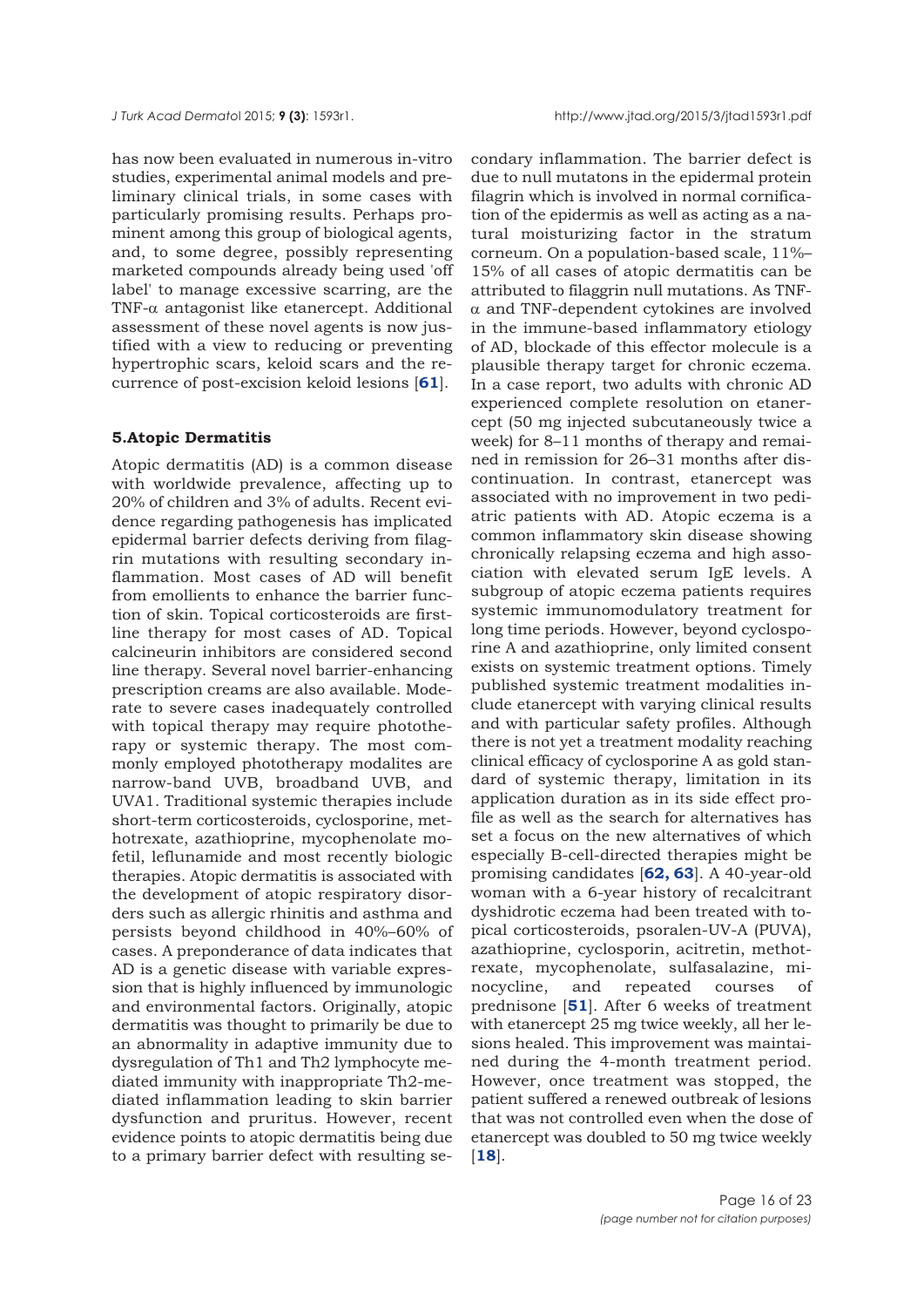## **6.Recurrent Apthous Stomatitis**

The success of etanercept in the treatment of the oral ulceration component of BS has led to their off-label use in RAS. The use of etanercept to treat minor RAS was initially reported by Robinson and Guitart where a 50-year-old female presented with a 24 year history of a monthly cycle of nine to 12 new lesions which resolved in approximately 2 weeks. A variety of topical and systemic treatments had been previously employed including dapsone, colchicine and thalidomide, each of which was discontinued due to adverse side effects. Treatment with etanercept led to significant improvements within 1 month, with a reduction in frequency, duration and severity of RAS episodes. Another case report discussed the complete resolution of severe major aphthous stomatitis following treatment with adalimumab, in an 18-year-old man with a 7-year history of oral aphthae refractory to multiple standard therapies. Recently, the range of reported biologicals effective in the treatment of RAS has been extended to include efalizumab, which blocks T-cell activation and trafficking through its abrogation of LFA-1– ICAM-1 interaction. In this case report, the patient had a history of severe chronic plaque psoriasis as well as a long-standing history of near weekly episodes of minor RAS, the nature of which was unchanged despite the use of methotrexate for his skin disease. Following the use of efalizumab for 12 weeks, the patient reported no further episodes of apthous ulceration during this treatment course. On cessation of treatment, the pattern of RAS reverted to as before. Subsequent use of etanercept led to a good clinical response in psoriasis measures and, although the aphthae persisted, they were less numerous and of reduced frequency and severity. Like BD, the immune mechanisms involved in RAS are considered to be mediated by TH1. Increased numbers of γδ T cells are also found in RAS as are raised levels of TH1 cytokines including TNF- $\alpha$ . Thus, by reducing lymphocyte trafficking and blocking TNF-α activity, these agents act directly upon the underlying immune processes seen in RAS [**[64](#page-21-0)**].

#### **7.Pityriasis Rubra Pilaris**

Adult pityriasis rubra pilaris type 1 is a rare chronic papulosquamous disorder with clinical and histological parallels with psoriasis. Pityriasis rubra pilaris (PRP) is an uncommon dermatosis of unknown etiology. The familial subtype is rare and usually presents as type 5 PRP. It is generally inherited in an autosomal dominant fashion with variable expression. Other forms of inheritance, such as autosomal recessive and X-linked, have also been reported. Treatment is challenging and recent case reports suggest a potential role for etanercept. Etanercept treatment may be of value in treating adult type 1 PRP refractory to other systemic agents but selective reporting bias, together with the lack of standard diagnostic criteria. The use of etanercept in treating resistant forms of PRP is promising given reports of its success in a few cases. *Vasher* et al report two cases of PRP arising in a mother and son and review the rare familial subtype of this disease. In addition, a successful therapeutic trial of etanercept was initiated in the mother based on case reports of its efficacy in other patients with PRP. The etiology of PRP is unclear. The condition shares several clinical and histologic features with psoriasis. This, along with the excellent responses in the above-described patients to treatment with the TNF antagonist, suggests that TNF- $α$  may be an important mediator in the pathophysiology of this condition [**[65, 66](#page-21-0)**].

#### **8.SAPHO Syndrome**

SAPHO syndrome is a syndrome of unknown origin characterized by synovitis, acne, pustulosis, hyperostosis, and osteitis. There have been 4 patients with SAPHO syndrome successfully treated with TNF antagonists reported in the literature. *Wagner* et al described two patients with treatment-refractory skeletal disease. One patient with diffuse sclerosing osteomyelitis of the mandible had significant alleviation of her symptoms, allowing a reduction of her prednisolone dose from 20 to 7.5 mg daily after 8 weeks of etanercept, 25 mg twice weekly. The second patient initially received 4 infusions of infliximab, which led to complete remission of her bone pain and swelling. Because of dyspnea experienced after infusions, the patient was switched to etanercept, 25 mg twice weekly. Both patients remained in remission through 9 months of follow-up while continuing etanercept treatment [**[67, 68,](#page-21-0) [69, 70](#page-22-0)**].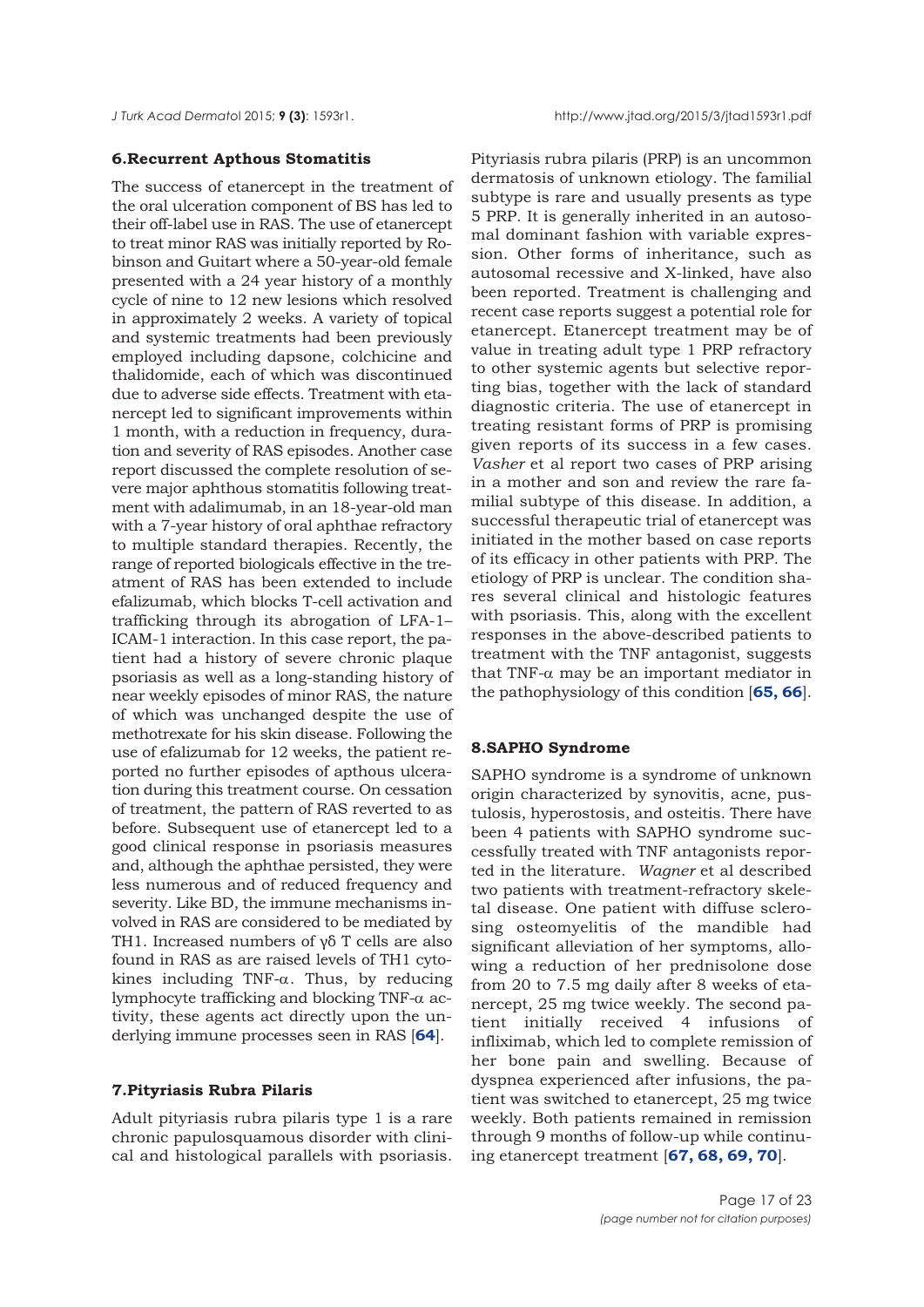## **9.Multicentric Reticulohistiocytosis**

TNF- $\alpha$  has also been implicated in the pathogenesis of multicentric reticulohistiocytosis. There have been several reports on the use of TNF- $\alpha$  antagonists for the treatment of this disorder, including 3 reports on the use of etanercept. Most of these cases involved patients who had been refractory to several prior immunosuppressive medications. In these cases, TNF-α antagonist therapy was added to a regimen of other immunosuppressive disease-modifying agents. In two of the cases involving the use of etanercept, patients experienced significant alleviation of both skin and joint symptoms within 4 to 6 weeks, allowing for tapering of the more toxic immunosuppressive drugs. There was one report on the use of etanercept as initial therapy in conjunction with intramuscular steroids alone. The patient in this case failed to have a satisfactory response, suggesting that combination with disease-modifying agents may be required. Several authors have documented the use of etanercept in the treatment of this rare systemic illness that causes severe arthritis and cutaneous nodules. *Kovach* et al reported the case of a 46-year-old man who had been treated with methotrexate, antimalarials, chlorambucil, prednisone, and cyclophosphamide in combination with methotrexate, and prednisone. The disease had proved refractory to some treatments and the patient was unable to tolerate others. After etanercept at a dose of 25 mg twice weekly was added to the combination of prednisone 20 mg/d and methotrexate, gradual improvement was observed for 7 months. After this initial period, the patient experienced a relapse and methotrexate was replaced with leflunomide. This new combination resulted in renewed improvement and made possible a reduction in the doses of both prednisone and leflunomide. Another reported case involved a 22-year old woman who had been unsuccessfully treated with a number of drug regimens and surgery. In this patient, combination etanercept 25 mg twice weekly and hydroxychloroquine halted disease progression. In contrast to these successful outcomes, another case in the literature describes a 42-year-old man whose condition failed to respond to oral corticosteroids in combination with etanercept 25 mg or 50 mg twice weekly [**[71, 72, 73](#page-22-0)**].

# **10.Erythema Annulare Centrifugum**

One report has been published of the successful use of etanercept for the treatment of refractory erythema annulare centrifugum (EAC). Within 4 weeks of starting treatment with etanercept, 50 mg once weekly, the patient experienced significant improvement in his condition, with 95% clearance. One hundred percent clearance was achieved after 3 months. After 6 months of treatment, etanercept was stopped and the patient had a relapse of disease within 2 months. The etanercept was subsequently reintroduced and the patient experienced improvement after a similar clinical course to the previous treatment. The authors propose that the responsiveness of EAC to TNF- $\alpha$  antagonist therapy may suggest that EAC is a T hepler cell type 1 mediated disease associated with elevated levels of TNF-α and other proinflammatory cytokines [**[74](#page-22-0)**].

# **11.Toxic Epidermal Necrolysis**

TNF-induced apoptosis is partly responsible for the erosion of mucosal surfaces and epidermal shedding associated with toxic epidermal necrolysis. *Famularo* et al reported the case of a 59-yearold patient who presented with symptoms of toxic epidermal necrolysis secondary to ciprofloxacin treatment and was treated with prednisone 1 mg/kg and etanercept on days 4 and 8. A few hours after the first dose of etanercept was administered, improvement was observed in the cutaneous and mucosal lesions [**[75, 76](#page-22-0)**].

## **12.Acne Vulgaris**

A 22-year-old man with an 8-year history of refractory acne who had received many different treatments including oral antibiotics and isotretinoin and had reported thoughts of suicide was started on a regimen of etanercept for 24 weeks at a dose of 25 mg twice weekly. New lesions stopped appearing 2 weeks after this treatment was started, and all lesions had healed within 24 weeks. Another male patient aged 22 years from a family with pyogenic sterile arthritis, pyoderma gangrenosum, and acne syndrome (PAPA) was treated with etanercept 25 mg twice weekly for 30 months.89 Both the acne and the episodes of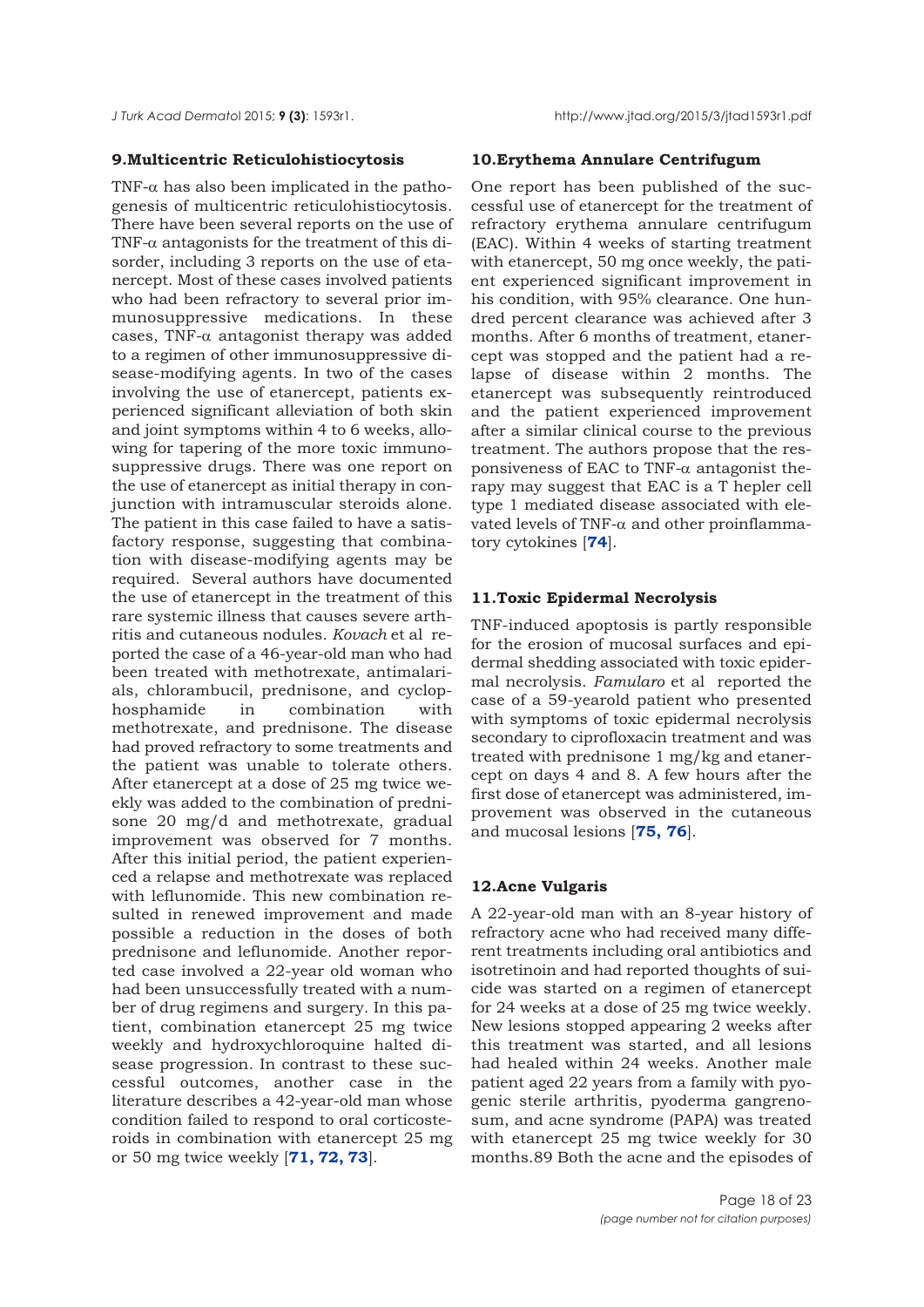arthritis disappeared during this period [**[77, 78](#page-22-0)**].

## **13.Alopecia Areata**

No improvement was observed in a series of 17 patients with moderate-to-severe alopecia areata treated with etanercept 50 mg twice weekly. In another reported case, a 44-yearold patient with universal alopecia areata did not respond to treatment with etanercept. Moreover, a patient with a history of alopecia areata whose last episode had been years earlier experienced a recurrence of his condition after starting treatment with etanercept for rheumatoid arthritis [**[79, 80, 81](#page-22-0)**].

## **14.Primary Amyloidosis**

No effective treatment for primary amyloidosis has been found. One study reported the cases of 16 patients treated with etanercept at a dose of 25 mg twice weekly with promising results. In 1 of these patients, skin lesions showed marked improvement after 3 months of treatment [**[82](#page-22-0)**].

## **15.Erythroderma-Associated Pruritus**

Two patients with intense pruritus associated with erythroderma in the context of Sézary syndrome were started on etanercept 25 mg twice weekly. One showed substantial and the other moderate improvement of the pruritus, but neither experienced any improvement of the erythroderma. The authors commented that they have begun a clinical trial to evaluate the efficacy of etanercept in the treatment of treatment-resistant pruritus in patients with Sézary syndrome [**[83](#page-22-0)**].

## **16.Cutaneous T-cell lymphoma**

*Tsimberidou* et al studied 13 patients with cutaneous T-cell lymphoma refractory to at least 2 previous therapies (stages I-IIA) or to 1 treatment modality (stages IIB to IV). Twelve out of the 13 patients could be evaluated. Of these, 1 experienced partial remission and 1 had a minor response. Both these patients had early stage disease (IB) [**[84](#page-22-0)**].

# **17.Inflammatory Linear Verrucous Epidermal Nevus (ILVEN)**

A 55-year-old patient with a 6-month history of widespread and extremely pruritic ILVEN affecting the face, trunk, and limbs along the Blaschko lines had been treated with topical and systemic corticosteroids, pimecrolimus, and isotretinoin with little improvement. In light of the similarities between ILVEN and psoriasis, she was then treated with etanercept. Pruritus resolved after treatment, and the erythema improved over the 6-month follow-up period [**[85](#page-22-0)**].

# **Adverse Effects of Etanercept**

Side effects of TNF- $\alpha$  inhibitors include injection site reactions, reactivation of latent tuberculosis (TB), increased risk of sundry bacterial and fungal infections, demyelinating disease, worsening of congestive heart failure, hepatotoxicity, reactivation of hepatitis B virus, hypersensitivity reactions, pancytopenia and aplastic anemia, and autoimmune diseases. Although the most common infections associated with biologic treatment are upper respiratory tract infections, bronchitis, and urinary tract infections, deep fungal infections and TB are also documented. As a class, TNF therapy is associated with increased risks of infection and malignancy. Of 12 patients with AD treated with TNF inhibitors, one developed an infliximab-infusion reaction, one developed an urticarial reaction to etanercept, and one developed a methicillin-resistant Staphylococcus aureus infection while on etanercept. TNF-inhibitors are also associated with triggering an eczema-like drug eruption. In a prospective study of 92 patients treated for indications other than skin disease/psoriasis, 15 (16%) developed eczema during treatment with infliximab. A personal history of atopy was predictive of this medication-response.

# **Contraindications**

Contraindications to treatment are active TB, known active and serious infections, hepatitis B, and heart failure classified as New York Heart Association (NYHA) level III or level IV. Caution is advised for patients with latent TB,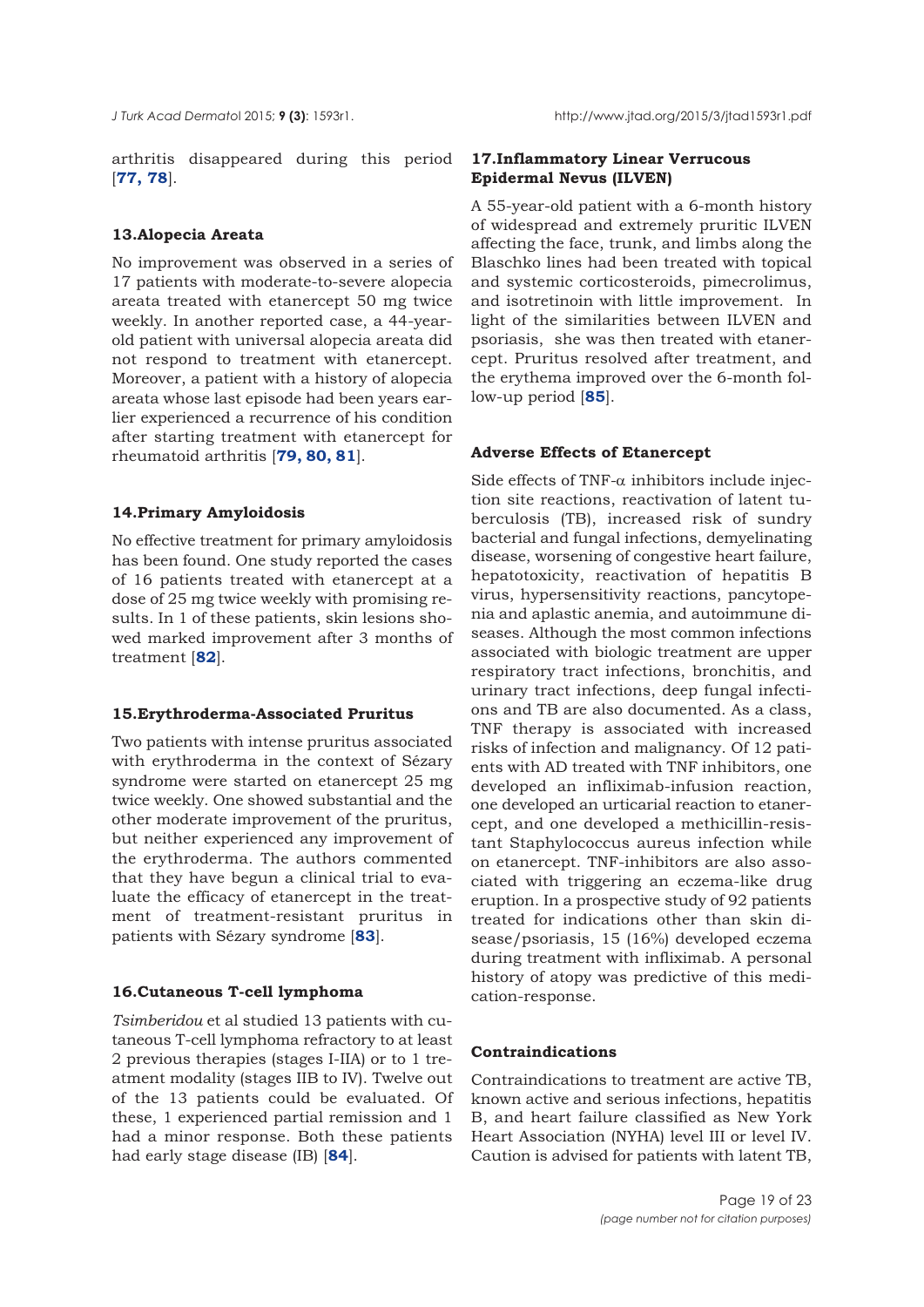<span id="page-19-0"></span>malignancy, heart failure classified as NYHA level I or II, or a hematologic disorder.

*Etanercept and hepatitis C:* In 2004, *Magliocco* and *Gottlieb* reported three cases of patients with worsening psoriasis while on antiviral therapy for hepatitis C who tolerated etanercept therapy without any worsening of their viral titres. Since that time, two other cases have been reported of patients with both psoriasis and hepatitis C where long-term etanercept therapy was administered without worsening of viral titres during the treatment course.

## **Summary**

Although the majority of the data presented is limited to uncontrolled case reports, the clinical benefits described do suggest that, in selected patients, the use of etanercept may be of some value. In many patients, their skin disease was associated with significant morbidity and reduced quality of life and was refractory to conventional systemic immunosuppressive agents or the use of such was not tolerated. Etanercept may offer a real alternative in this patient group. In certain conditions, e.g. BD, and BMMP, etanercept therapy should be integrated with other clinical specialities involved in the individual's management. While the use of these agents in suitably selected patients may be increasingly reported, data from controlled studies are welcome and indeed required to provide an adequate evidence base, which is currently lacking, for their routine use in skin disease. Etanercept has demonstrated efficacy in the treatment of several dermatologic diseases. When choosing a biologic therapy, it is important to consider the mechanism of action of the drug in the context of the pathophysiology of the disease as well as the medical history of the patient. Cost is another important factor, with etanercept costing between 10,000 and 20,000 Turkish Liras annually. Because the safety profile of these medications appears to be much more favorable than many traditional immunosuppressive drugs, biologic immunomodulators are important alternatives for many patients. It is very likely that the role of biologic immunomodulators in dermatology will expand considerably in the coming years.

#### **References**

- 1. Tursen B, Kara T, Tursen U, Apa DD, Gubur O, Kaya TI. The changes in expression of Ki-67, and CD31 in psoriatic lesions before and after etanercept treatment. Hong Kong J Dermatol Venereol 2013; 21: 5-13.
- 2. O'Neill ID. Off-label use of biologicals in the management of inflammatory oral mucosal disease. J Oral Pathol Med 2008; 37: 575-581. PMID: 18764859
- 3. Alexis AF, Strober BE. Off-label dermatologic uses of anti-TNF-α therapies. J Cutan Med Surg 2005; 9: 296-302. PMID: 16699906
- 4. Guedes R, Moreira A, Menezes N, Baptista A, Varela P. Treatment of thalidomide resistant pyoderma gangrenosum with etenercept. Acta Dermatovenerol Croat 2012; 20: 175-180. PMID: 23069303
- 5. Charles CA, Leon A, Banta MR, Kirsner RS. Etanercept for the treatment of refractory pyoderma gangrenosum: a brief series. Int J Dermatol 2007; 46: 1095-1099. PMID: 17910724
- 6. Yamauchi PS, Turner L, Lowe NJ, Gindi V, Jackson JM.Treatment of recurrent Sweet's syndrome with coexisting rheumatoid arthritis with the tumor necrosis factor antagonist etanercept. J Am Acad Dermatol 2006; 54: 122-126. PMID: 16488324
- 7. Sweet DD, Isac G, Morrison B, Fenwick J, Dhingra V. Purulent pericarditis in a patient with rheumatoid arthritis treated with etanercept and methotrexate. CJEM 2007; 9: 40-42. PMID: 17391602
- 8. Berk DR, Hurt MA, Mann C, Sheinbein D. Sneddon-Wilkinson disease treated with etanercept: report of two cases. Clin Exp Dermatol 2009; 34: 347-351. PMID: 18699836
- 9. Iobst W, Ingraham K. Sneddon-Wilkinson disease in a patient with rheumatoid arthritis. Arthritis Rheum 2005; 52: 3771. PMID: 16329105
- 10. Wegener's Granulomatosis Etanercept Trial (WGET) Research Group.Etanercept plus standard therapy for Wegener's granulomatosis. N Engl J Med 2005; 352: 351-361. PMID: 15673801
- 11. Lamprecht P, Till A, Steinmann J, Aries PM, Gross WL. Current state of biologicals in the management of systemic vasculitis. Ann N Y Acad Sci 2007; 1110: 261-270. PMID: 17911441
- 12. Bonish B, Rashid RM, Swan J. Etanercept responsive acrodermatitis continua of Hallopeau: is a pattern developing? J Drugs Dermatol 2006; 5: 903-904. PMID: 17039659
- 13. Puig L, Barco D, Vilarrasa E, Alomar A. Treatment of acrodermatitis continua of Hallopeau with TNFblocking agents: case report and review. Dermatology 2010; 220: 154-158. PMID: 20110631
- 14. Sacher C, Rubbert A, König C, Scharffetter-Kochanek K, Krieg T, Hunzelmann N.Treatment of recalcitrant cicatricial pemphigoid with the tumor necrosis factor alpha antagonist etanercept. J Am Acad Dermatol 2002; 46: 113-115. PMID: 11756956
- 15. Yamauchi PS, Lowe NJ, Gindi V. Treatment of coexisting bullous pemphigoid and psoriasis with the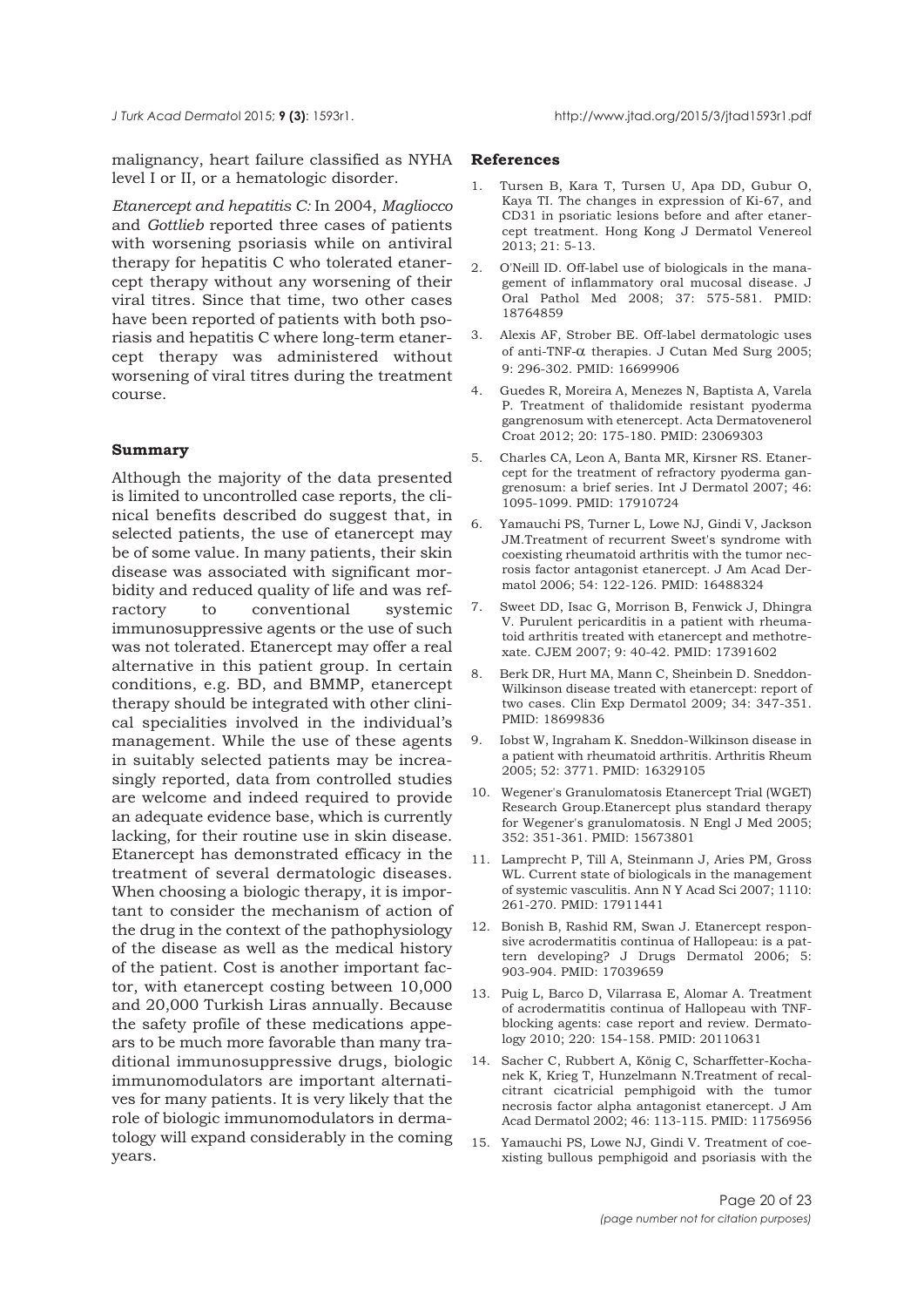tumor necrosis factor antagonist etanercept. J Am Acad Dermatol 2006; 54: 121-122. PMID: 16488323

- 16. Cusano F, Iannazzone SS, Riccio G, Piccirillo F.Coexisting bullous pemphigoid and psoriasis successfully treated with etanercept. Eur J Dermatol 2010; 20: 520. PMID: 20403800
- 17. Guhl G, Díaz-Ley B, Fernández-Herrera J. Off-Label Use of Biologic Agents in the Treatment of Dermatosis, Part 2: Etanercept, Efalizumab, Alefacept,Rituximab, Daclizumab, Basiliximab, Omalizumab, and Cetuximab. Actas Dermosifiliogr 2008; 99: 5- 33. PMID: 18206084
- 18. Norman R, Greenberg RG, Jackson JM.Case reports of etanercept in inflammatory dermatoses. J Am Acad Dermatol 2006; 54: 139-142. PMID: 16488329
- 19. Napolitano M, Giampetruzzi AR, Didona D, Papi M, Didona B.Toxic epidermal necrolysis-like acute cutaneous lupus erythematosus successfully treated with a single dose of etanercept: report of three cases. J Am Acad Dermatol 2013; 69: 303-305. PMID: 24238188
- 20. Bout-Tabaku S, Rivas-Chacon R, Restrepo R.Systemic lupus erythematosus in a patient treated with etanercept for polyarticular juvenile rheumatoid arthritis. J Rheumatol 2007; 34: 2503-2504. PMID: 18061971
- 21. Costa MF, Said NR, Zimmermann B.Drug-induced lupus due to anti-tumor necrosis factor alpha agents. Semin Arthritis Rheum 2008; 37: 381-387. PMID: 17977585
- 22. Lam GK, Hummers LK, Woods A, Wigley FM.Efficacy and safety of etanercept in the treatment of scleroderma-associated joint disease. J Rheumatol 2007; 34: 1636-1637. PMID: 17611970
- 23. Sapadin AN, Fleischmajer R. Treatment of scleroderma. Arch Dermatol 2002; 138: 99-105. PMID: 11790173
- 24. Koca SS, Isik A, Ozercan IH, Ustundag B, Evren B, Metin K. Effectiveness of etanercept in bleomycininduced experimental scleroderma. Rheumatology (Oxford) 2008; 47: 172-175. PMID: 18174229
- 25. Iannone F, Scioscia C, Falappone PC, Covelli M, Lapadula G. Use of etanercept in the treatment of dermatomyositis: a case series.J Rheumatol 2006; 33: 1802-1804. PMID: 16960940
- 26. Muscle Study Group.A randomized, pilot trial of etanercept in dermatomyositis. Ann Neurol 2011; 70: 427-436. PMID: 21688301
- 27. Rouster-Stevens KA, Ferguson L, Morgan G, Huang CC, Pachman LM. Pilot study of etanercept in patients with refractory juvenile dermatomyositis. Arthritis Care Res (Hoboken) 2013 doi: 10.1002/acr.22198.
- 28. Cantarini L, Tinazzi I, Caramaschi P, Bellisai F, Brogna A, Galeazzi M. Safety and efficacy of etanercept in children with juvenile-onset Behcets disease. Int J Immunopathol Pharmacol 2009; 22: 551-555. PMID: 19505410
- 29. Curigliano V, Giovinale M, Fonnesu C, Cerquaglia C, Verrecchia E, Turco S, Manganelli C, Manna R. Efficacy of etanercept in the treatment of a patient

with Behcet's disease. Clin Rheumatol 2008: 27: 933-936. PMID: 18330611

- 30. Sfikakis PP, Markomichelakis N, Alpsoy E, Assaad-Khalil S, Bodaghi B, Gul A, Ohno S, Pipitone N, Schirmer M, Stanford M, Wechsler B, Zouboulis C, Kaklamanis P, Yazici H. Anti-TNF therapy in the management of Behcet's disease--review and basis for recommendations. Rheumatology (Oxford) 2007; 46: 736-741. PMID: 17403712
- 31. Alty JE, Monaghan TM, Bamford JM. A patient with neuro-Behçet's disease is successfully treated with etanercept: further evidence for the value of TNFalpha blockade. Clin Neurol Neurosurg 2007; 109: 279-281. PMID: 17174468
- 32. Atzeni F, Sarzi-Puttini P, Capsoni F, Mecchia M, Marrazza MG, Carrabba M. Successful treatment of resistant Behçet's disease with etanercept. Clin Exp Rheumatol 2005; 23: 729. PMID: 16173263
- 33. Melikoglu M, Fresko I, Mat C, Ozyazgan Y, Gogus F, Yurdakul S, Hamuryudan V, Yazici H.Short-term trial of etanercept in Behçet's disease: a double blind, placebo controlled study. J Rheumatol 2005; 32: 98-105. PMID: 15630733
- 34. Sommer A, Altmeyer P, Kreuter A.A case of mucocutaneous Behçet's disease responding to etanercept. J Am Acad Dermatol 2005; 52: 717-719. PMID: 15793540
- 35. Türsen Ü, Türsen B. Ulcerative Lesions in Behcet's Disease. Ulcers 2012; 146797: 1-9.
- 36. Choi SW, Stiff P, Cooke K, Ferrara JL, Braun T, Kitko C, Reddy P, Yanik G, Mineishi S, Paczesny S, Hanauer D, Pawarode A, Peres E, Rodriguez T, Smith S, Levine JE. TNF-inhibition with etanercept for graft-versus-host disease prevention in high-risk HCT: lower TNFR1 levels correlate with better outcomes. Biol Blood Marrow Transplant 2012; 18: 1525-1532. PMID: 22469883
- 37. Thin L, Macquillan G, Adams L, Garas G, Seow C, Cannell P, Augustson B, Mitchell A, Delriveire L, Jeffrey G.Acute graft-versus-host disease after liver transplant: novel use of etanercept and the role of tumor necrosis factor alpha inhibitors. Liver Transpl 2009; 15: 421-426. PMID: 19326415
- Levine JE, Paczesny S, Mineishi S, Braun T, Choi SW, Hutchinson RJ, Jones D, Khaled Y, Kitko CL, Bickley D, Krijanovski O, Reddy P, Yanik G, Ferrara JL. Etanercept plus methylprednisolone as initial therapy for acute graft-versus-host disease. Blood 2008; 111: 2470-2475. PMID: 18042798
- 39. Uberti JP, Ayash L, Ratanatharathorn V, Silver S, Reynolds C, Becker M, Reddy P, Cooke KR, Yanik G, Whitfield J, Jones D, Hutchinson R, Braun T, Ferrara JL, Levine JE. Pilot trial on the use of etanercept and methylprednisolone as primary treatment for acute graft-versus-host disease. Biol Blood Marrow Transplant 2005; 11: 680-687. PMID: 16125638
- 40. Andolina M, Rabusin M, Maximova N, Di Leo G. Etanercept in graft-versus-host disease. Bone Marrow Transplant 2000; 26: 929. PMID: 11081399
- 41. Wolff D, Roessler V, Steiner B, Wilhelm S, Weirich V, Brenmoehl J, Leithaeuser M, Hofmeister N, Jung-

<span id="page-20-0"></span>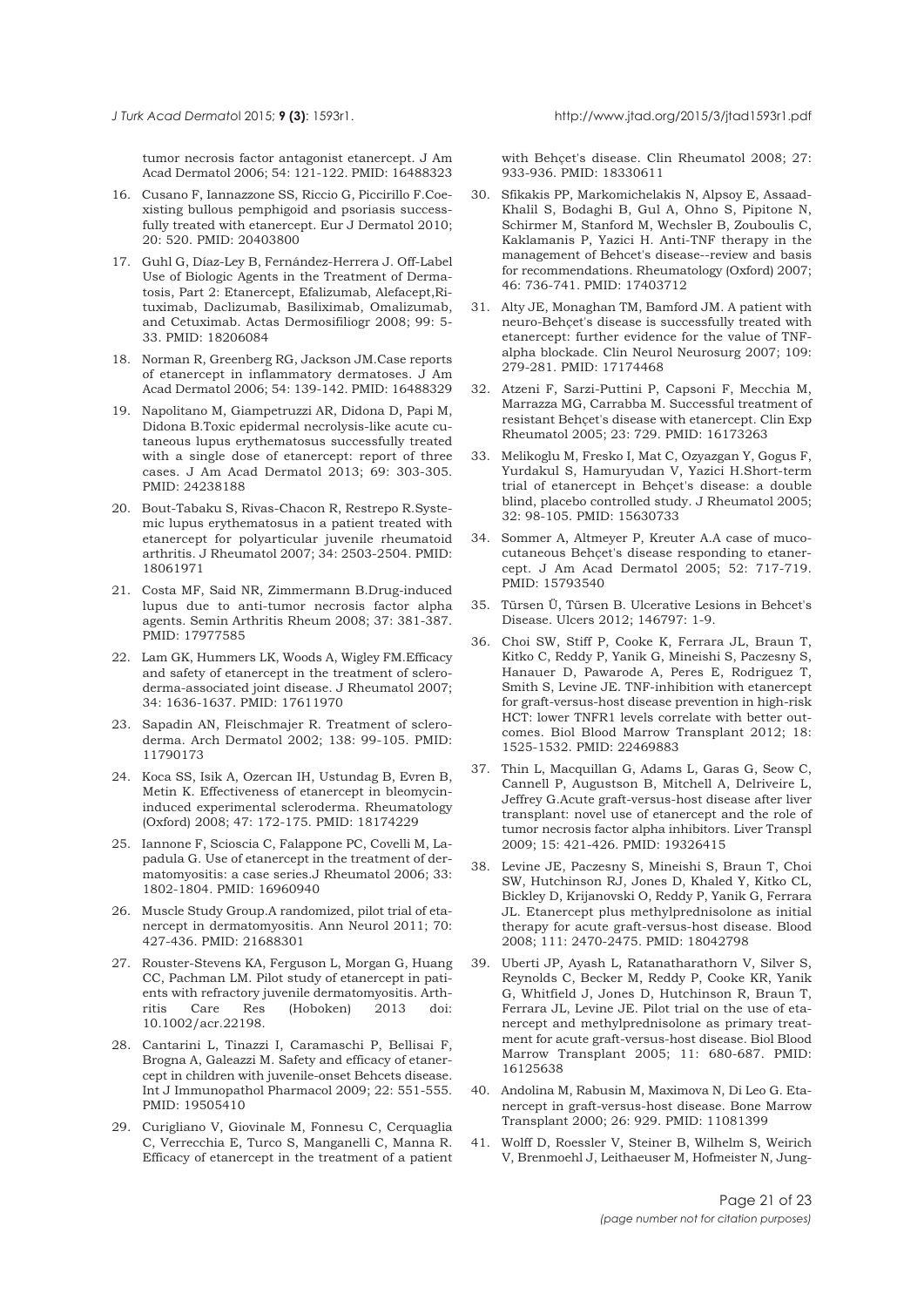#### <span id="page-21-0"></span>*J Turk Acad Dermato*l 2015; **9 (3)**: 1593r1. http://www.jtad.org/2015/3/jtad1593r1.pdf

hanss C, Casper J, Hartung G, Holler E, Freund M.Treatment of steroid-resistant acute graft-versushost disease with daclizumab and etanercept.Bone Marrow Transplant 2005; 35: 1003-1010. PMID: 15806135

- 42. Utz JP, Limper AH, Kalra S, Specks U, Scott JP, Vuk-Pavlovic Z, Schroeder DR. Etanercept for the treatment of stage II and III progressive pulmonary sarcoidosis. Chest 2003; 124: 177-185. PMID: 12853521
- 43. Callejas-Rubio JL, López-Pérez L, Ortego-Centeno N. Tumor necrosis factor-alpha inhibitor treatment for sarcoidosis. Ther Clin Risk Manag 2008; 4: 1305- 1313. PMID: 19337437
- 44. Khanna D, Liebling MR, Louie JS. Etanercept ameliorates sarcoidosis arthritis and skin disease.J Rheumatol 2003; 30: 1864-1867. PMID: 12913948
- 45. Unterstell N, Bressan AL, Serpa LA, Castro PPF, Gripp AC. Systemic sarcoidosis induced by etanercept: first Brazilian case report. An Bras Dermatol 2013; 88: 197-199. PMID: 24346918
- 46. Cathcart S, Sami N, Elewski B. Sarcoidosis as an adverse effect of tumor necrosis factor inhibitors. J Drugs Dermatol 2012; 11: 609-612. PMID: 22527429
- 47. Shupack J, Siu K. Resolving granuloma annulare with etanercept. Arch Dermatol 2006; 142: 394- 395. PMID: 16549725
- 48. Zeichner JA, Stern DW, Lebwohl M. Treatment of necrobiosis lipoidica with the tumor necrosis factor antagonist etanercept. J Am Acad Dermatol 2006; 54: 120-121. PMID: 16488322
- 49. Zhang KS, Quan LT, Hsu S. Treatment of necrobiosis lipoidica with etanercept and adalimumab. Dermatol Online J 2009; 15: 12. PMID: 20040262
- 50. Suárez-Amor O, Pérez-Bustillo A, Ruiz-González I, Rodríguez-Prieto MA. Necrobiosis lipoidica therapy with biologicals: an ulcerated case responding to etanercept and a review of the literature. Dermatology 2010; 221: 117-121. PMID: 20805688
- 51. Van Rappard DC, Limpens J, Mekkes JR. The offlabel treatment of severe hidradenitis suppurativa with TNF-α inhibitors: a systematic review. J Dermatolog Treat 2013; 24: 392-404. PMID: 22397574
- 52. Haslund P, Lee RA, Jemec GB.Treatment of hidradenitis suppurativa with tumour necrosis factoralpha inhibitors. Acta Derm Venereol 2009; 89: 595-600. PMID: 19997689
- 53. Giamarellos-Bourboulis EJ, Pelekanou E, Antonopoulou A, Petropoulou H, Baziaka F, Karagianni V, Stavrianeas N, Giamarellou H.An open-label phase II study of the safety and efficacy of etanercept for the therapy of hidradenitis suppurativa.Br J Dermatol 2008; 158: 567-572. PMID: 18076705
- 54. Lee RA, Dommasch E, Treat J, Sciacca-Kirby J, Chachkin S, Williams J, Shin DB, Leyden JJ, Vittorio C, Gelfand JM.A prospective clinical trial of open-label etanercept for the treatment of hidradenitis suppurativa.J Am Acad Dermatol 2009; 60: 565-573. PMID: 19185954
- 55. Pelekanou A, Kanni T, Savva A, Mouktaroudi M, Raftogiannis M, Kotsaki A, Giamarellos-Bourboulis EJ. Long-term efficacy of etanercept in hidradenitis suppurativa: results from an open-label phase II prospective trial. Exp Dermatol 2010; 19: 538-540. PMID: 19758320
- 56. Adams DR, Yankura JA, Fogelberg AC, Anderson BE. Treatment of hidradenitis suppurativa with etanercept injection. Arch Dermatol 2010; 146: 501- 504. PMID: 20479297
- 57. Cusack C, Buckley C. Etanercept: effective in the management of hidradenitis suppurativa. Br J Dermatol 2006; 154: 726-729. PMID: 16536817
- 58. Shuja F, Chan CS, Rosen T. Biologic Drugs for the Treatment of Hidradenitis Suppurativa: An Evidence-Based Review. Derm Clin 2010; 28: 511-524. PMID: 20510761
- 59. Javed S, Kamili QU, Mendoza N, Tyring SK. Possible association of lower rate of postherpetic neuralgia in patients on anti-tumor necrosis factor-? J Med Virol 2011; 83: 2051-2055. PMID: 21915882
- 60. Kim NH, Torchia D, Rouhani P, Roberts B, Romanelli P. Tumor necrosis factor-α in vitiligo: direct correlation between tissue levels and clinical parameters. Cutan Ocul Toxicol 2011; 30: 225-227. PMID: 21388239
- 61. Berman B. Biological agents for controlling excessive scarring. Am J Clin Dermatol 2010; 1: 31-34. PMID: 20586504
- 62. Walling HW, Swick BLOr filter your current search Update on the management of chronic eczema: new approaches and emerging treatment options. Clin Cosmet Investig Dermatol 2010; 3: 99-117. PMID: 21437065
- 63. Belloni B, Andres C, Ollert M, Ring J, Mempel M. Novel immunological approaches in the treatment of atopic eczema. Curr Opin Allergy Clin Immunol 2008; 8: 423-427. PMID: 18769195
- 64. Scheinberg MA. Treatment of recurrent oral aphthous ulcers with etanercept. Clin Exp Rheumatol 2002; 20: 733-734. PMID: 12412213
- 65. Petrof G, Almaani N, Archer CB, Griffiths WA, Smith CH. A systematic review of the literature on the treatment of pityriasis rubra pilaris type 1 with TNFantagonists. J Eur Acad Dermatol Venereol 2013; 27: 131-135. PMID: 22324561
- 66. Vasher M, Smithberger E, Lien MH, Fenske NA. Familial pityriasis rubra pilaris: report of a family and therapeutic response to etanercept. J Drugs Dermatol 2010; 9: 844-850. PMID: 20677542
- 67. Wagner AD, Andresen J, Jendro MC, Hülsemann JL, Zeidler H.Sustained response to tumor necrosis factor alpha-blocking agents in two patients with SAPHO syndrome. Arthritis Rheum 2002; 46: 1965- 1968. PMID: 12124882
- 68. Vilar-Alejo J, Dehesa L, de la Rosa-del Rey P, Novoa-Medina J, Valerón Almazán P, Santana Medina N, Bastida J. SAPHO syndrome with unusual cutaneous manifestations treated successfully with etanercept. Acta Derm Venereol 2010; 90: 531-532. PMID: 20814638